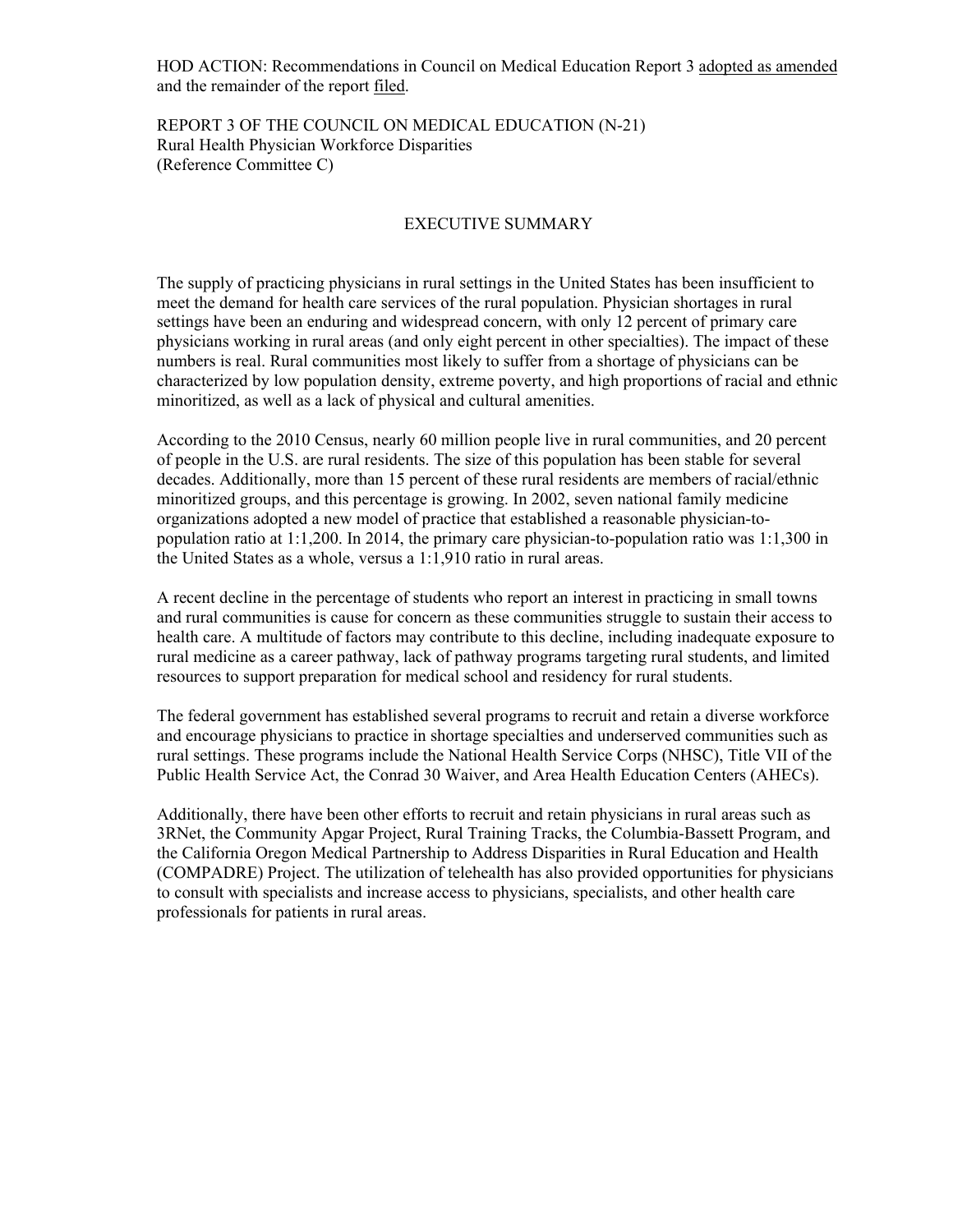## REPORT OF THE COUNCIL ON MEDICAL EDUCATION

CME Report 03-N-21

| Subject:                  | Rural Health Physician Workforce Disparities                                                                                                                                                                                                                                                                                                                                                                                                                                                                                 |  |  |  |
|---------------------------|------------------------------------------------------------------------------------------------------------------------------------------------------------------------------------------------------------------------------------------------------------------------------------------------------------------------------------------------------------------------------------------------------------------------------------------------------------------------------------------------------------------------------|--|--|--|
| Presented by:             | Niranjan Rao, MD, Chair<br>Reference Committee C                                                                                                                                                                                                                                                                                                                                                                                                                                                                             |  |  |  |
| Referred to:              |                                                                                                                                                                                                                                                                                                                                                                                                                                                                                                                              |  |  |  |
| <b>INTRODUCTION</b>       |                                                                                                                                                                                                                                                                                                                                                                                                                                                                                                                              |  |  |  |
|                           | American Medical Association (AMA) Policy H-465.988 (2,3,4), "Educational Strategies for<br>Meeting Rural Health Physician Shortage," directs our AMA to:                                                                                                                                                                                                                                                                                                                                                                    |  |  |  |
|                           | 2. work with state and specialty societies, medical schools, teaching hospitals, the<br>Accreditation Council for Graduate Medical Education (ACGME), the Centers for<br>Medicare and Medicaid Services (CMS) and other interested stakeholders to identify,<br>encourage and incentivize qualified rural physicians to serve as preceptors and volunteer<br>faculty for rural rotations in residency.                                                                                                                       |  |  |  |
|                           | 3. (a) work with interested stakeholders to identify strategies to increase residency training<br>opportunities in rural areas with a report back to the House of Delegates; and (b) work with<br>interested stakeholders to formulate an actionable plan of advocacy with the goal of<br>increasing residency training in rural areas.                                                                                                                                                                                      |  |  |  |
|                           | 4. undertake a study of issues regarding rural physician workforce shortages, including<br>federal payment policy issues, and other causes and potential remedies (such as telehealth)<br>to alleviate rural physician workforce shortages.                                                                                                                                                                                                                                                                                  |  |  |  |
| providing information on: | This report, which is in response to this directive, builds on information from a previous Council<br>on Medical Education report to the House of Delegates on this topic [Report 7-A-14, "Physician<br>Workforce Shortage: Approaches to GME Financing" and addresses the policy above by                                                                                                                                                                                                                                   |  |  |  |
| 1.<br>2.                  | The current state of the rural physician workforce;<br>The impact of closing rural hospitals and critical access hospitals on the rural physician<br>shortage;<br>3. Current efforts to address the rural physician workforce shortage; and                                                                                                                                                                                                                                                                                  |  |  |  |
|                           | 4. Current AMA policy.<br>CURRENT STATE OF THE RURAL PHYSICIAN WORKFORCE                                                                                                                                                                                                                                                                                                                                                                                                                                                     |  |  |  |
|                           | There is broad recognition that the United States is facing a physician workforce shortage. In 2020,<br>the Association of American Medical Colleges (AAMC) reported that the nation "could see an<br>estimated shortage of between 54,100 and 139,000 physicians, including shortfalls in both primary<br>and specialty care, by 2033" as demand for physicians continues to grow faster than supply. <sup>1</sup> The<br>major factor driving demand for physicians continues to be a growing, aging population. According |  |  |  |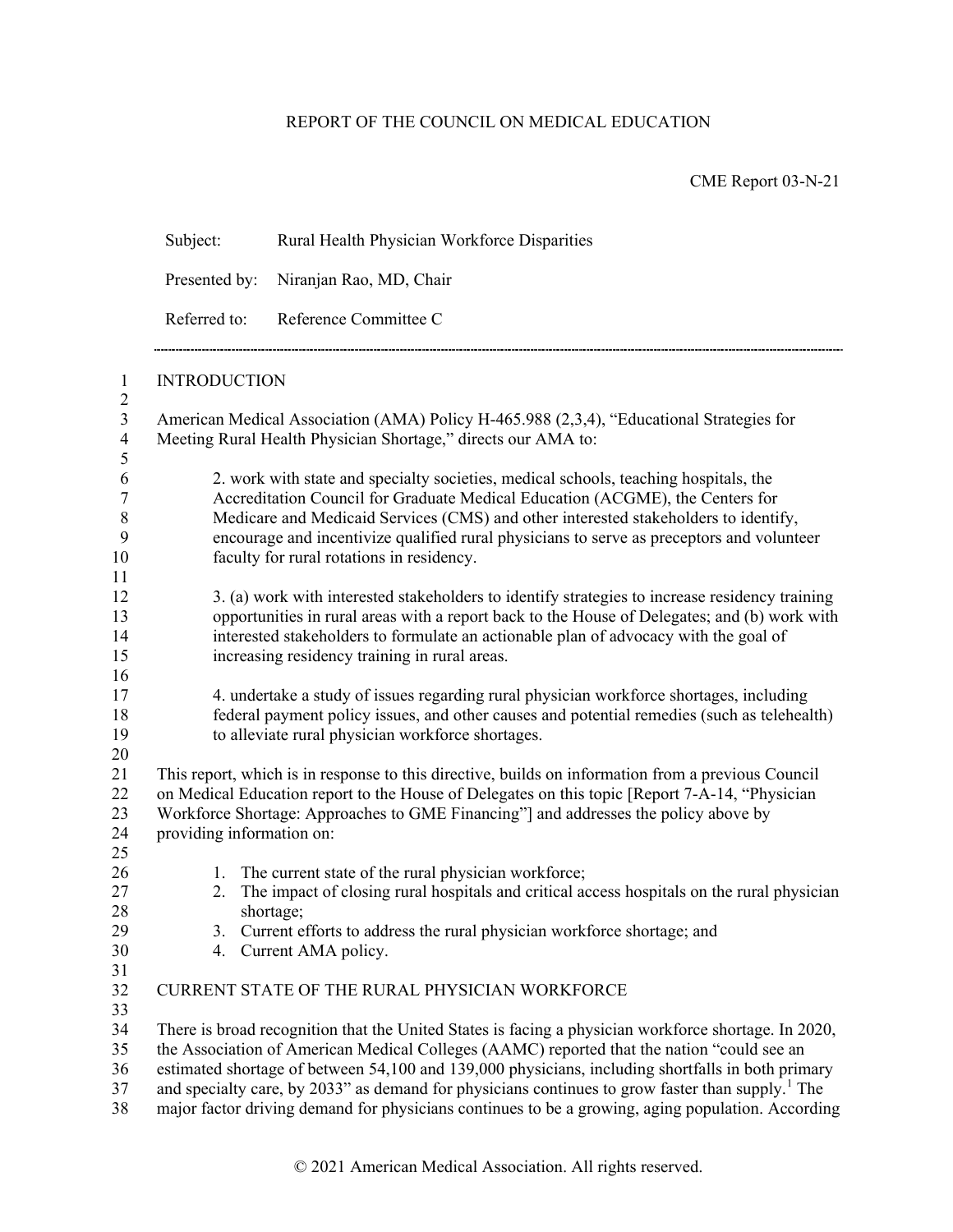to the U.S. Census Bureau, the nation's population is estimated to grow by more than 10 percent by 2032, with those over age 65 increasing by 48 percent. Additionally, the aging population will 3 affect physician supply, since one-third of all currently active doctors will be older than 65 in the next decade. The retirement of these physicians could have a significant impact on supply.<sup>2</sup> next decade. The retirement of these physicians could have a significant impact on supply.<sup>2</sup>

6 The supply of practicing physicians in rural settings in the United States has been insufficient to<br>7 meet the demand for health care services of the rural population. Physician shortages in rural meet the demand for health care services of the rural population. Physician shortages in rural 8 settings have been an enduring and widespread concern, with only 12 percent of primary care<br>9 bysicians, and eight percent in other specialties, working in rural areas.<sup>2</sup> According to the 201 9 physicians, and eight percent in other specialties, working in rural areas.<sup>[2](#page-27-1)</sup> According to the 2010 Census, nearly 60 million people live in rural communities, and 20 percent of people in the U.S. are rural residents. The size of this population measured as a percent has been stable for several 12 decades.<sup>[3](#page-27-2)</sup> Additionally, more than 15 percent of these rural residents are members of racial/ethnic 13 minoritized groups, and this percentage is growing.<sup>[4](#page-27-3)</sup>

 In response to growing frustrations regarding continued inequities and inefficiencies in the U.S. health care system, the leadership of seven national family medicine organizations initiated the Future of Family Medicine (FFM) project in 2002. Through this project, a new model of practice 18 was adopted, proposing that a reasonable physician-to-population ration be 1:1,200.<sup>[5](#page-27-4)</sup> In 2014, the primary care physician-to-population ratio was 1:1,300 persons in the United States as a whole, 20 versus a 1:1,910 ratio in rural areas.<sup>[6](#page-27-5)</sup> In 2019, the Federation of State Medical Boards reported there were 985,026 physicians with Doctor of Medicine (MD) and Doctor of Osteopathic Medicine (DO) degrees licensed to practice medicine in the United States and the District of Columbia and 23 available to serve a U.S. national population of 32[7](#page-27-6),167,434.<sup>7</sup> Of these physicians, only 11 percent (10[8,](#page-27-7)353) practiced in rural counties serving 14 percent (46.1 million) of the U.S. population.<sup>8,[9](#page-27-8)</sup>

 The impact of these numbers is real. Rural communities most likely to suffer from a shortage of physicians can be characterized as communities that have low population density, extreme poverty, and high proportions of racial and ethnic minorities, as well as a lack of physical and cultural 29 amenities.<sup>[10](#page-27-9)</sup> These circumstances contribute to the difficulty in recruiting physicians to practice in these areas. Additionally, most of medical education is based in metropolitan areas limiting future physicians' exposure to medical practice in rural settings contributing to challenges in recruiting future physicians to train and practice in rural communities.

 Studies have found that students who grew up in rural areas, as well as individuals who are racial and ethnic minorities and/or non-U.S.-citizen international medical graduates, are most likely to 36 practice in medically underserved areas such as rural communities.<sup>[11](#page-27-10),[12](#page-27-11)</sup> Pathman found that physicians who felt better prepared both medically and socially for practice in a rural environment stayed longer than those who felt unprepared or who were initially unaware of the special 39 characteristics of rural practice.<sup>[13](#page-27-12)</sup> Additional factors associated with increased likelihood that a physician will choose a rural practice include training at a medical school with a mission to train rural physicians, training at an osteopathic medical school, or training that includes rural 42 components such as rural rotations.

 While medical students from rural backgrounds are more likely to practice in rural settings compared to students from non-rural areas, there was a recent 28 percent decline in rural medical

school matriculants. This decline occurred between 2002 and 2017 when the overall number of

medical school matriculants increased by 30 percent. In 2016 and 2017, students from rural

48 backgrounds made up only 4.3% of the incoming medical student body.<sup>8</sup> That said, a recent decline

in the percentage of rural medical students who report an interest in practicing in small towns and

rural communities is cause for concern as these communities struggle to sustain their access to

health care. A multitude of factors may contribute to this decline, including inadequate exposure to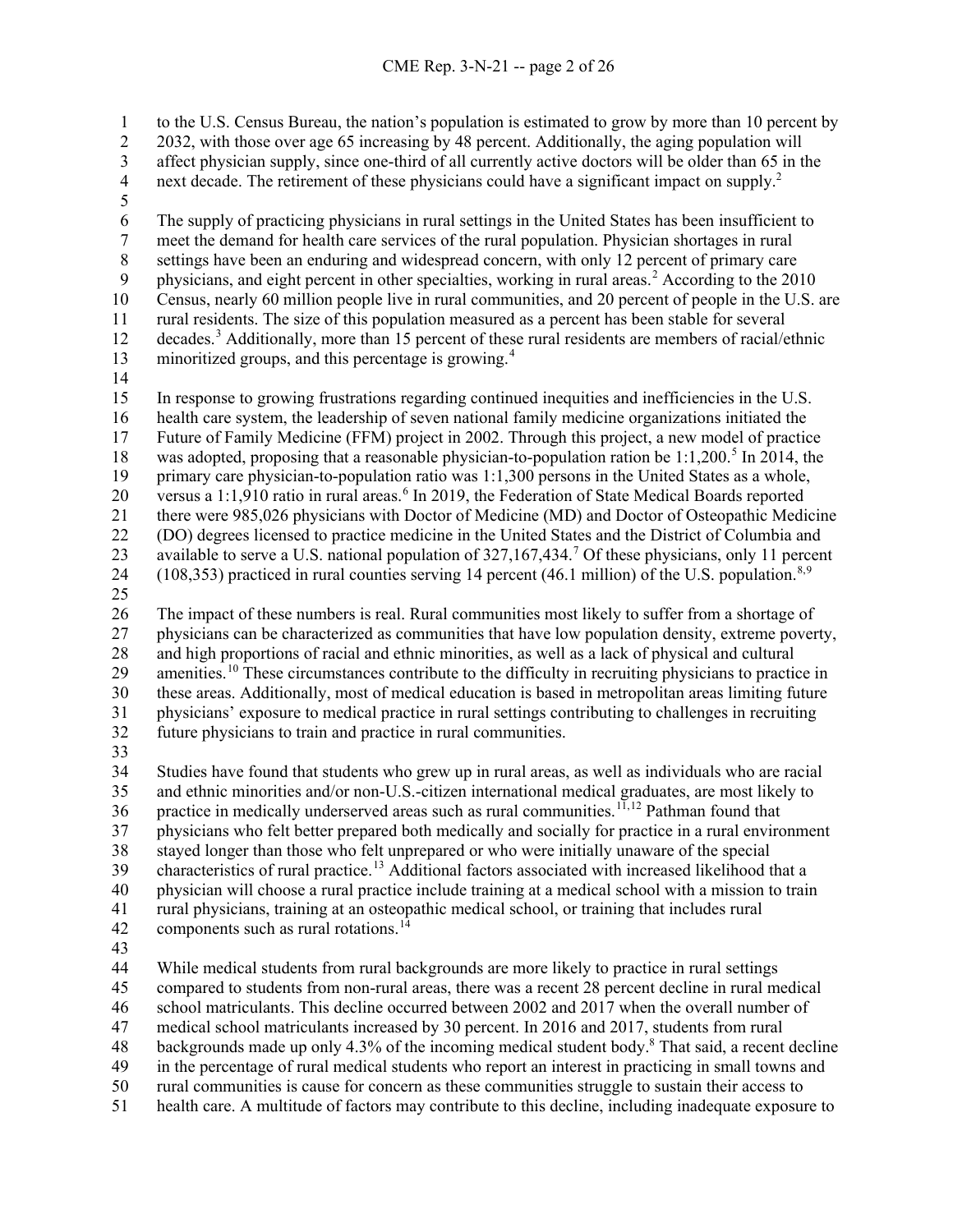rural medicine as a career pathway for both students in rural and nonrural environments, lack of pathway programs targeting rural students, and limited resources to support preparation for medical

3 school and residency for rural students. The increasing number of rural hospital closures may also<br>4 negatively impact medical student interest in pursuing a career in rural health. negatively impact medical student interest in pursuing a career in rural health.

6 According to the U.S. Government Accountability Office (GAO), 101 rural hospitals closed in the<br>7 United States between 2013 and 2020. When rural hospitals closed, people living in areas who United States between 2013 and 2020. When rural hospitals closed, people living in areas who received health care from them had to travel farther to get the same health care services—about 20 miles farther for common services like inpatient care. People had to travel even farther—about 40 miles—for less common services like substance use disorder treatment. Before rural hospitals closed, counties where these hospitals were located had fewer doctors than counties without any 12 closures. The number of doctors further decreased when hospitals closed.<sup>[15](#page-28-1)</sup> Germack et al. found that rural hospital closures were associated with immediate and persistent decreases in the supply 14 of physicians across multiple specialties.<sup>[16](#page-28-2)</sup> For example, the percent of all rural counties in the U.S. 15 without hospital obstetric services increased from 46 percent in 2004 to 55 percent in 2014.<sup>[17](#page-28-3)</sup> In the period of 2004-2014, the closure of 14 rural hospitals with obstetrics units and the closure of 165 obstetric units within otherwise open hospitals, left the counties where they were located with no available obstetric services.<sup>18</sup>

 Hospitals located in rural areas have been closing their doors more frequently and at higher rates than urban facilities in recent years—and a pattern of increasing financial distress suggests that 22 more are likely to falter.<sup>[19](#page-28-5)</sup> A February 2019 study found that 21 percent of U.S. rural hospitals remain at high risk of closing unless their financial situations improve. One factor driving the overall negative financial performance of rural hospitals is the losses they incur on reimbursement for Medicare patients. Excluding critical access hospitals, rural hospitals have an approximately negative 8.2 percent operating margin on Medicare patients, creating a dependence on commercial 27 patients and employers to make up the difference.<sup>[20](#page-28-6)</sup> Concurrently, a 2019 study of final-year medical residents found that "geographic location was their number one priority when considering a practice opportunity and 91 percent prefer to be an employee of a hospital, medical group or other facility than to be in private practice.<sup>[21](#page-28-7)</sup> If the trend of rural hospital closures continues, physicians may be increasingly hesitant to accept positions at rural hospitals due to concerns about the financial viability of these institutions.

 LEGISLATIVE PRINCIPLES TO REDUCE RURAL HEALTH DISPARITIES RELATED TO PHYSICIAN SHORTAGES

 There are several current initiatives in Congress that seek to reduce the physician shortage. This includes efforts to increase Medicare support for GME, including increasing the number of Medicare-supported medical resident training positions as well as the number of physicians trained in pain management, addiction medicine, or addiction psychiatry. Another effort seeks to address the cap on full-time equivalent residents for purposes of payment for graduate medical education costs under the Medicare program for certain hospitals that have established a shortage specialty program. There are efforts underway to expand access to telehealth by waiving restrictions on Medicare payment for telehealth services. There are also efforts to examine strategies for 45 increasing health professional workforce diversity.<sup>1</sup>

*Current Graduate Medical Education Financing Structure*

When considering health care workforce, it is important to "follow the money." The federal

government is the largest contributor to physician training, through its funding of graduate medical

51 education (GME), which exceeds \$15 billion per year.<sup>[22](#page-28-8)</sup> Funding for GME stems from both public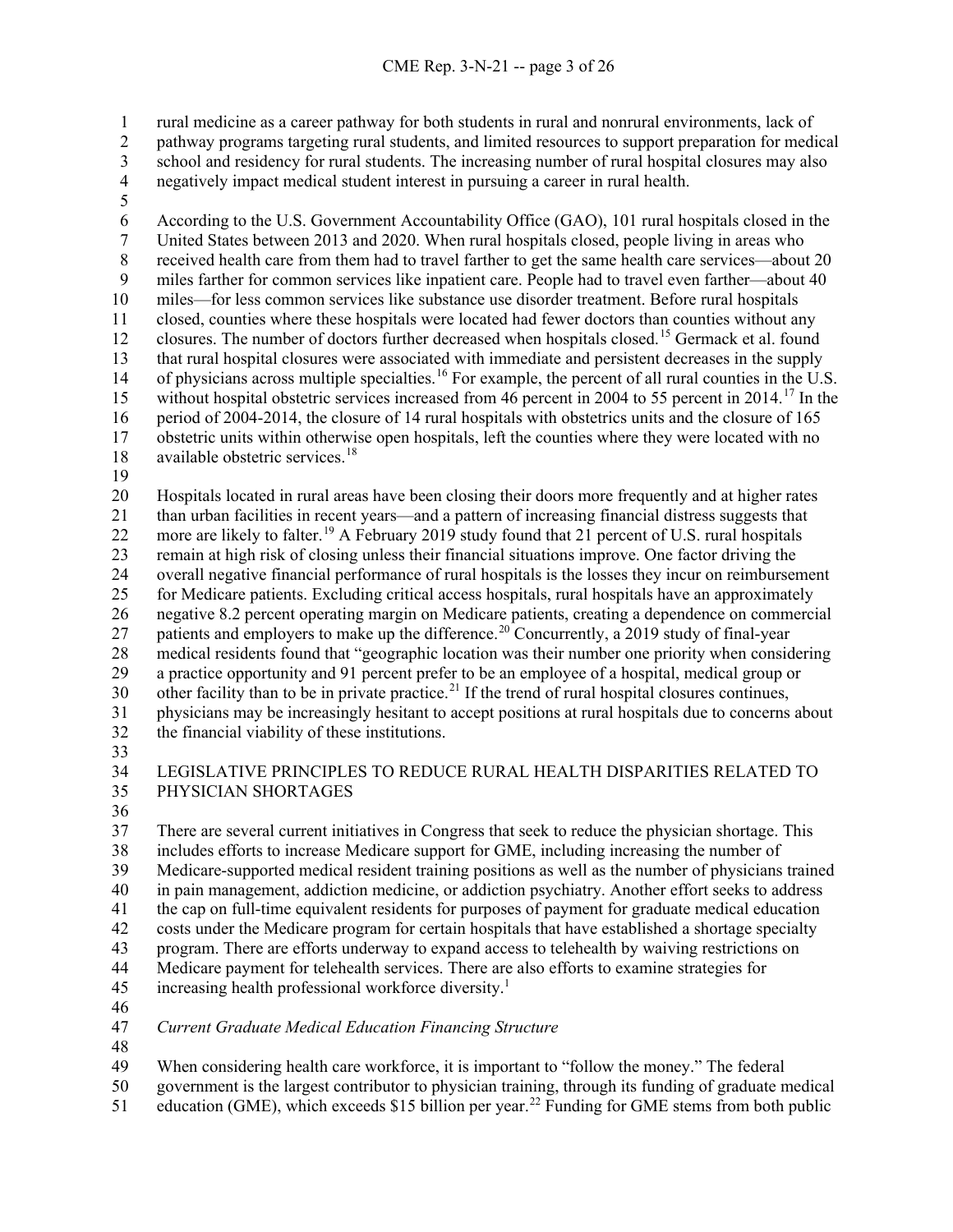- 1 and private sources as well as federal mandatory and discretionary appropriations. The payroll tax
- 2 funds Medicare Part A, while insurance premiums and federal mandatory appropriations fund
- 3 Medicare Part B. Insurance premiums also fund private payers. The federal mandatory
- 4 appropriations fund provides money to states through the federal Medicaid match and the Health<br>5 Resources and Services Administration (HRSA). Meanwhile, the federal discretionary
- 5 Resources and Services Administration (HRSA). Meanwhile, the federal discretionary
- 6 appropriations fund GME at the Department of Defense (DoD) and Veterans Health
- 7 Administration (VHA). While most states support GME through their Medicaid program, some
- 8 also provide GME support through state-based programs such as loan repayment incentives to
- 9 address health workforce shortages.<sup>[23](#page-28-9)</sup> Figure 1 below outlines the flow of GME funding.



Figure 1: Flow of GME funding.

Note: DGME = direct graduate medical education; DoD = Department of Defense; HRSA = Health Resources and Services Administration; IME = indirect medical education.

Adapted from Wynn, 2012 (Committee of Interns and Residents Policy and Education Initiative White Paper, "Implementing the 2009 Institute of Medicine recommendations on resident physician work hours, supervision, and safety")

- 10 The most recent available estimates of GME funding by source indicate that Medicare is the single
- 11 largest contributor to GME. A 2013 study by Henderson found that of the top three public
- 12 contributors to GME, Medicare contributed \$9.7 billion (~64 percent); Medicaid \$3.9 billion (~26
- 13 percent); and the VHA \$1.4 billion (~10 percent). Private funding for GME is difficult to quantify.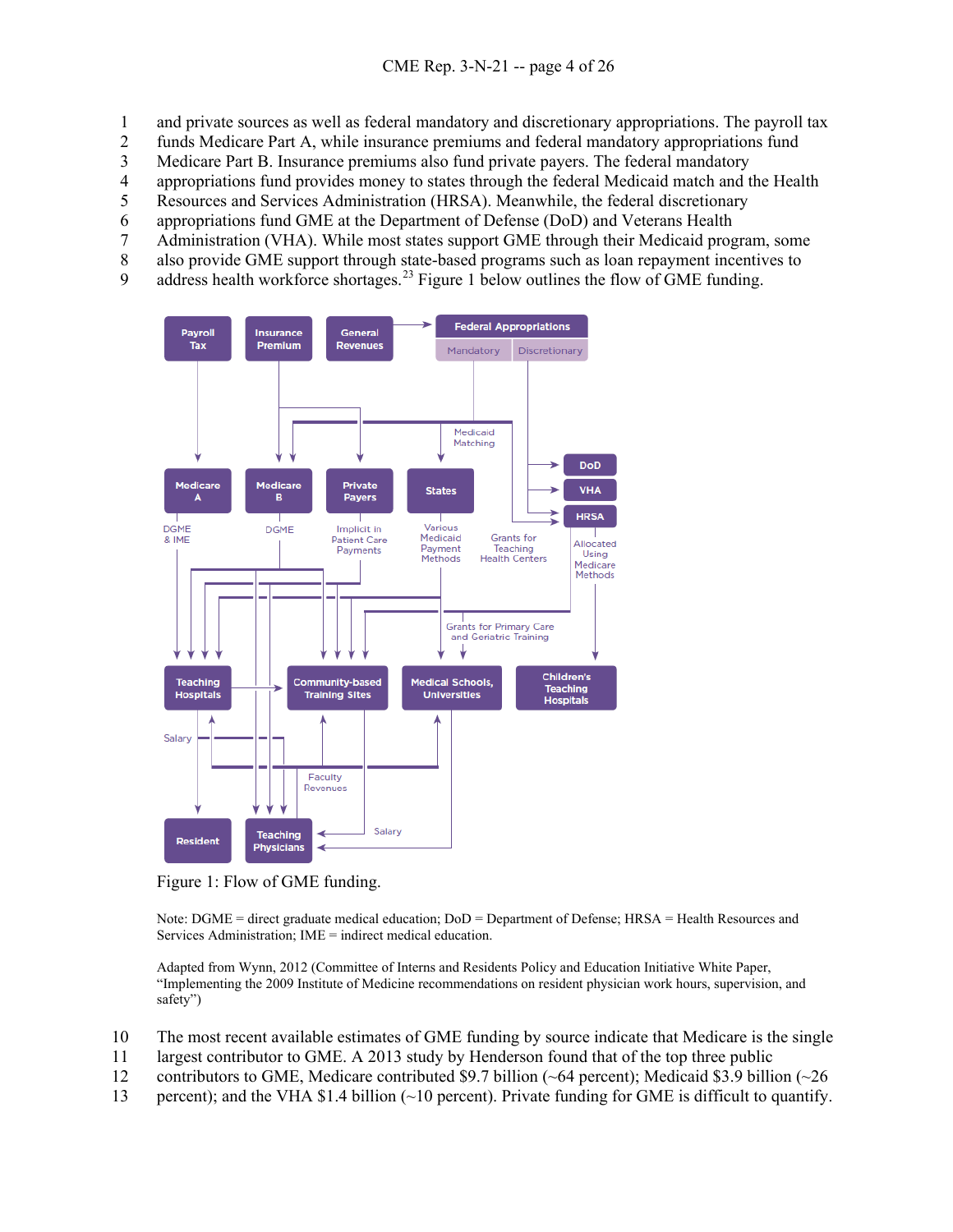1 Private insurers support GME by paying higher rates to teaching institutions and health systems.

2 Hospitals, universities, physicians' organizations, and faculty practice plans also support

3 residencies and fellowships. In addition, private philanthropy as well as gifts and grants from<br>4 industry provide GME support.<sup>24</sup>

4 industry provide GME support.<sup>[24](#page-28-10)</sup>

5

6 When Medicare began funding GME in 1965, payments to teaching hospitals were based solely on hospitals' costs. With the arrival of the Medicare prospective payment system (PPS) for acute care hospitals' costs. With the arrival of the Medicare prospective payment system (PPS) for acute care 8 hospitals in 1983, Medicare established two GME funding streams for teaching hospitals: Direct 9 Graduate Medical Education (DGME) funding to cover the direct expenses related to residency training and Indirect Medical Education (IME) funding to help offset the additional costs of 11 providing patient care thought to be associated with sponsoring residency programs.<sup>[25](#page-28-11)</sup> Medicare GME was never intended to cover teaching costs for non-Medicare patients, and distribution of Medicare DGME and IME funds is governed by strict statutory formulas. Both the DGME and the IME formulas include variables that tie payment to a teaching institution's volume of Medicare patients. The DGME payment for an individual institution is calculated by multiplying three factors: weighted resident count, per-resident count, and Medicare day ratio. The weighted resident count is the rolling average of hospital's weighted number of full-time equivalent (FTE) residents in accredited programs in the most recent three-year reporting period. The per-resident amount is calculated by dividing the individual hospital's base year DGME costs by the weighted residents count, which is adjusted for geographic differences and inflation. The Medicare day ratio is the hospital's Medicare inpatient days to total inpatient days to approximate Medicare's share of 22 training costs.<sup>[26](#page-28-12)</sup> These formulas are not designed to account for differences in costs resulting from training residents of different specialties. The Department of Veterans Affairs, Medicaid, and the Children's Health Insurance Program are other federal sources of GME funding of varying levels. In addition, the Army, Navy, and Air Force support their own in-house residencies and fellowships to provide for the future physician workforce needs of those services. Figure 2 below highlights the breakdown of both mandatory and discretionary GME funding including the total funding, the number of trainees and cost per trainee.

| <b>Program Name</b>                                                                                                                                                                                                                     |                                           |                                                                                                               |                                                                                  |  |
|-----------------------------------------------------------------------------------------------------------------------------------------------------------------------------------------------------------------------------------------|-------------------------------------------|---------------------------------------------------------------------------------------------------------------|----------------------------------------------------------------------------------|--|
| <b>Control over trainees</b>                                                                                                                                                                                                            | <b>Total Funding</b>                      | <b>Number of Trainees</b>                                                                                     | <b>Cost Per Trainee</b>                                                          |  |
| <b>MANDATORY FUNDING</b>                                                                                                                                                                                                                |                                           |                                                                                                               |                                                                                  |  |
| <b>Medicare GME Payments</b>                                                                                                                                                                                                            | FY2015 (est.):<br>$$10.3 - $12.5$ billion | <b>FY2015</b> (est.):<br>85,712 - 87,980 FTE (DGME) slots<br>85,578 - 88,416 FTE (IME) slots                  | FY2015 (est. average):                                                           |  |
| The number of Medicare-supported residents<br>and per-resident payment amount is capped for<br>each hospital, but hospitals determine staffing<br>needs and types of residents with the exception<br>of certain primary care residents. |                                           |                                                                                                               | \$112,000 - 129,000<br>per FTE                                                   |  |
| <b>Medicaid GME Payment</b>                                                                                                                                                                                                             | $N/A$ .                                   | N/A The Medicaid program does<br>not require states to report these<br>data.                                  | N/A. The Medicaid<br>program does not<br>require states to report<br>these data. |  |
| States are permitted to make these payments<br>using their own criteria to determine which<br>providers are eligible for payments.                                                                                                      |                                           |                                                                                                               |                                                                                  |  |
| <b>Teaching Health Centers GME</b><br><b>Payment Program</b>                                                                                                                                                                            | FY2018:<br>$$126.5$ million (est.)        | AY2016-AY2017:<br>742 FTE slots<br>771 total residents trained                                                | N/A.                                                                             |  |
| Funding to applicant teaching health centers<br>that meet the program's eligibility requirements.                                                                                                                                       |                                           |                                                                                                               |                                                                                  |  |
| <b>DISCRETIONARY FUNDING</b>                                                                                                                                                                                                            |                                           |                                                                                                               |                                                                                  |  |
| <b>Veterans Affairs GME Payments</b>                                                                                                                                                                                                    | FY2017:<br>\$1.78 billion                 | AY2016-AY2017:<br>11,000 FTE slots and<br>> 43,565 residents spent part of<br>their training at a VA facility | FY2015 (est.):                                                                   |  |
| VA facilities determine their staffing needs and<br>the number and type of residents supported.                                                                                                                                         |                                           |                                                                                                               | \$137,792/resident                                                               |  |

*Federal Funding for Graduate Medical Education (CRS, 2018)*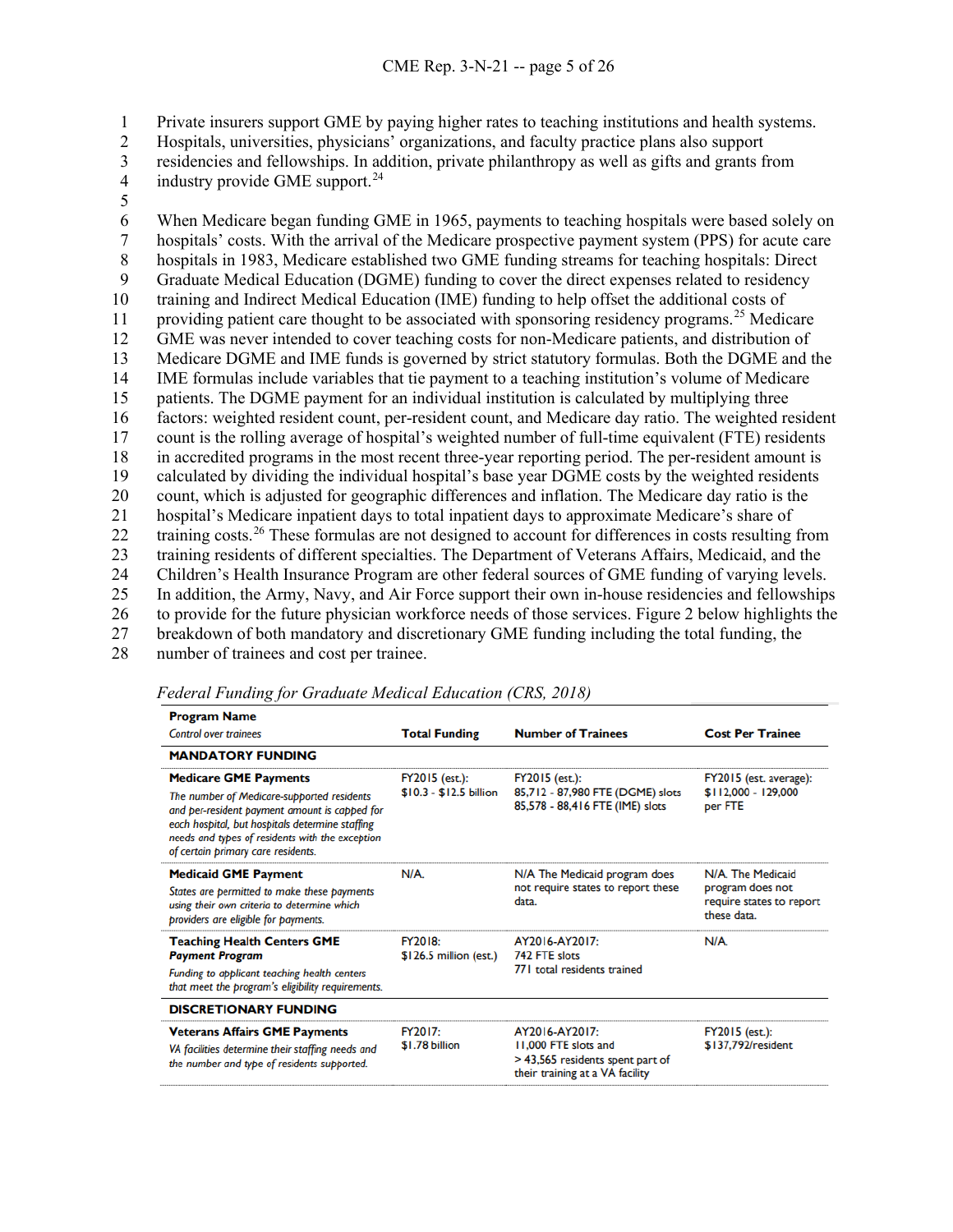| <b>Children's Hospital GME Payment</b><br><b>Program</b><br>Grant funding awarded to applicant children's<br>hospitals that meet the program's eligibility<br>requirements. | FY2019:<br>\$325bmillion   | FY2016-FY2017<br>58 hospitals received payments to<br>support 7,164 FTE slots | N/A |
|-----------------------------------------------------------------------------------------------------------------------------------------------------------------------------|----------------------------|-------------------------------------------------------------------------------|-----|
| <b>Department of Defense GME</b><br><b>Payments</b>                                                                                                                         | FY2012·<br>$$16.5$ million | FY2017:<br>3.983 FTE residents                                                | N/A |
| Divisions of the armed forces determine their<br>staffing needs and the number and type of<br>residents supported.                                                          |                            |                                                                               |     |

Source: CRS analysis of agency data, including review of various agency budget justification and The Robert Graham Center program data sourced from CMS Medicare hospital cost report data, and GAO report, Physician Workforce: HHS Needs Better Information to Comprehensively Evaluate Graduate Medical Education Funding (GAO-18-240, 2018).

Notes: AY = Academic year; Academic year 2016-2017 began on July 1, 2016, and concluded on June 30, 2017. DGME = direct graduate medical education. est. = estimate. FTE = full time equivalent. FY = fiscal year. IME = Indirect Medical Education. N/A = not  $a$ vailable. VA = the Department of Veterans Affairs.

1 A key factor that may impact the physician workforce is the cap placed on Medicare GME funding

2 more than two decades ago. The Balanced Budget Act (BBA) of 1997 (P.L.105-33) limited the

3 number of medical residents at an institution that could be counted for purposes of calculating

4 DGME and IME payments to the number of trainees as of 1996. This limitation effectively

5 prohibits existing teaching hospitals from receiving Medicare support for any medical residency

6 positions added after 1996. As medical school enrollment continues to grow in attempts to address

7 the physician shortage, which has increased 30 percent since 2002, the Medicare GME cap has

8 made it difficult for the number of medical residency slots to keep pace, resulting in a bottleneck in

9 physician training.<sup>1</sup> Between 2005 and 2015, the number of residents grew by 22 percent.

10 Additionally, it should be noted that the Balanced Budget Act of 1999 (P.L. 106-113) increased the

11 resident cap for rural hospitals to 130 percent of its 1996 level, thereby mitigating somewhat the

- 12 full impact of the Medicare GME cap.
- 13

## 14 LEGISLATION TO ADDRESS THE PHYSICIAN SHORTAGE

15

16 The recent Consolidated Appropriation Act of 2021 included several efforts to address the

17 physician shortage.

18

- 20
- 27

28 *Medicare GME treatment of hospitals establishing new medical residency training programs after* 

- 29 *hosting medical resident rotators for short durations*
- 30

31 This section allows hospitals to host a limited number of residents for short-term rotations without

32 being negatively impacted by a set permanent full time equivalent (FTE) resident cap or a Per

33 Resident Amount (PRA). A hospital must report full-time equivalent residents on its cost report for

34 a cost reporting period if the hospital trains at least 1.0 full-time-equivalent resident in an approved

35 medical residency training program or programs in such period.

<sup>19</sup> *Promoting Rural Hospital GME Funding Opportunity*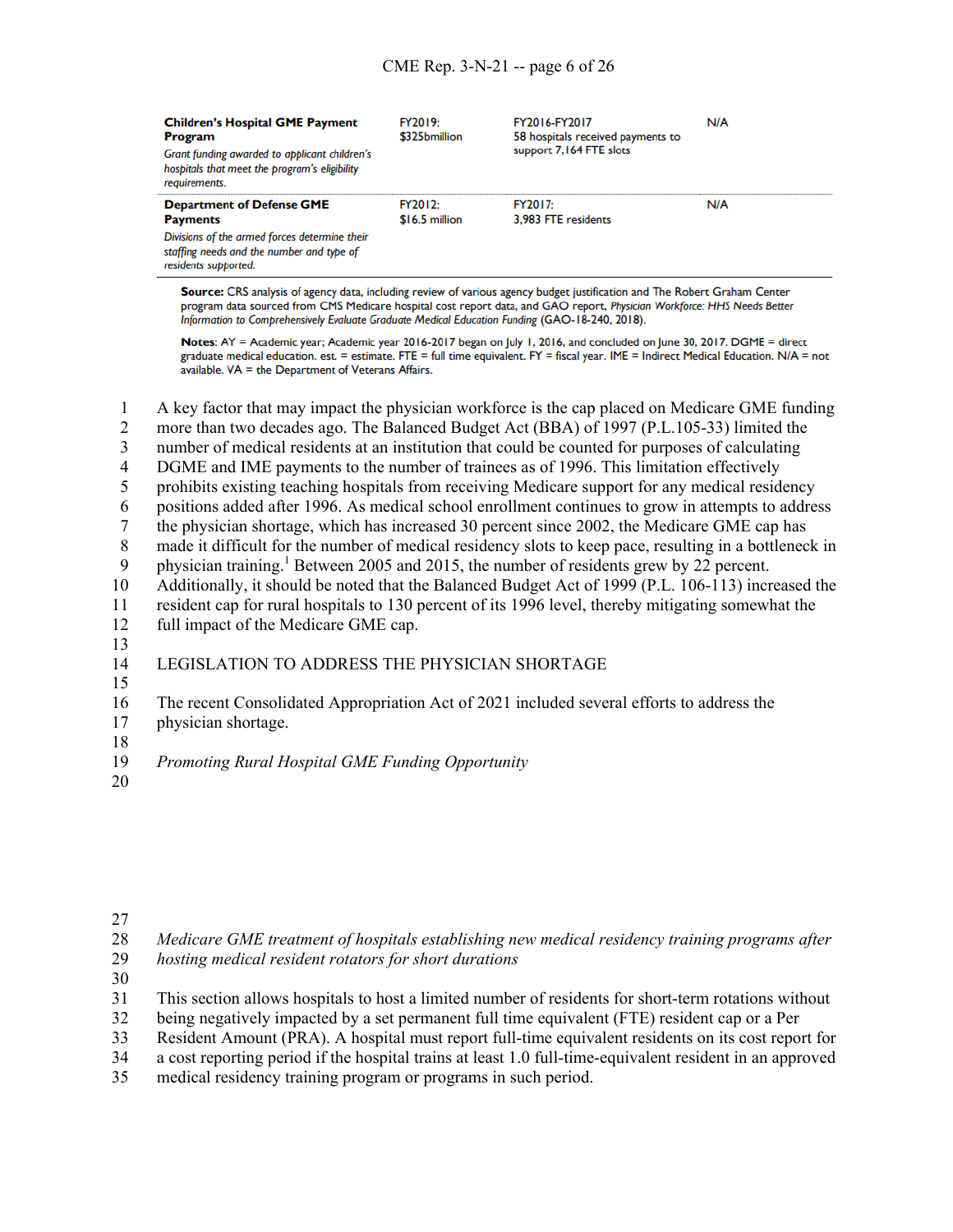## *Health Workforce*

 $\frac{2}{3}$ 

3 Health Resources and Services Administration (HRSA) will make \$50,000,000 available for grants<br>4 to public institutions of higher education to expand or support graduate education for physicians to public institutions of higher education to expand or support graduate education for physicians 5 provided by such institutions. Priority will be given to public institutions located in states with a projected primary care physician shortage in 2025 and are limited to public institutions in states in projected primary care physician shortage in 2025 and are limited to public institutions in states in the top quintile of states with a projected primary care physician shortage in 2025.

- 8<br>9
	- *Distribution of additional residency positions*
- 

 This section supports Medicare physician workforce development by providing for the distribution of 1,000 additional Medicare-funded graduate medical education (GME) residency positions. Not less than 10 percent of the aggregate number of these new positions will be given to each of the following categories: rural hospitals, hospitals that are already above their Medicare cap for residency positions, hospitals in states with new medical schools or new locations and branch campuses, and hospitals that serve Health Professional Shortage Areas. However, a hospital may

- 17 not receive more than 25 additional full-time equivalent residency positions.<sup>[27](#page-29-0)</sup>
- 

 Council on Medical Education Report 7-A-14, "Physician Workforce Shortage: Approaches to GME Financing," outlined the impact of Congressional actions and the Affordable Care Act on expansion of GME, as well as a summary of state-level funding models for GME. Since that time, a number of legislative efforts have been proposed and/or passed to support expansion of GME, including the following two examples.

- 
- *Rural Residency Planning and Development Grants*
- 

 In 2019, HRSA awarded approximately \$20 million to recipients across 21 states for a three-year 28 period to develop new rural residency programs while achieving program accreditation through the<br>29 Accreditation Council for Graduate Medical Education. The program is intended to expand the Accreditation Council for Graduate Medical Education. The program is intended to expand the physician workforce in rural areas by developing new, sustainable residencies in family medicine, internal medicine, and psychiatry. Award recipients included rural hospitals; community health centers; health centers operated by the Indian Health Service, Native American tribes or tribal organizations; and schools of medicine. The awards are intended to help recipients address 34 challenges in securing sustainable financing and faculty support.<sup>17</sup>

## PROGRAMS TO ADDRESS RURAL PHYSICIAN WORKFORCE SHORTAGES

#### *Federal Efforts to Recruit and Retain Rural Health Physicians*

 The federal government has established several programs to recruit and retain a diverse workforce and encourage physicians to practice in shortage specialties and underserved communities such as rural settings. These programs include the National Health Service Corps (NHSC), Title VII of the Public Health Service Act, the Conrad 30 Waiver, and Area Health Education Centers (AHECs).

- 
- National Health Service Corps (NHSC)
- 

Funded by HRSA, the NHSC awards scholarships and loan repayment to primary care physicians

in eligible disciplines. The Consolidated Appropriation Act of 2021 provided an extension for

community health centers, the National Health Service Corps, and teaching health centers that

operate GME programs. This includes \$4 billion in funding from 2019-2023 for community health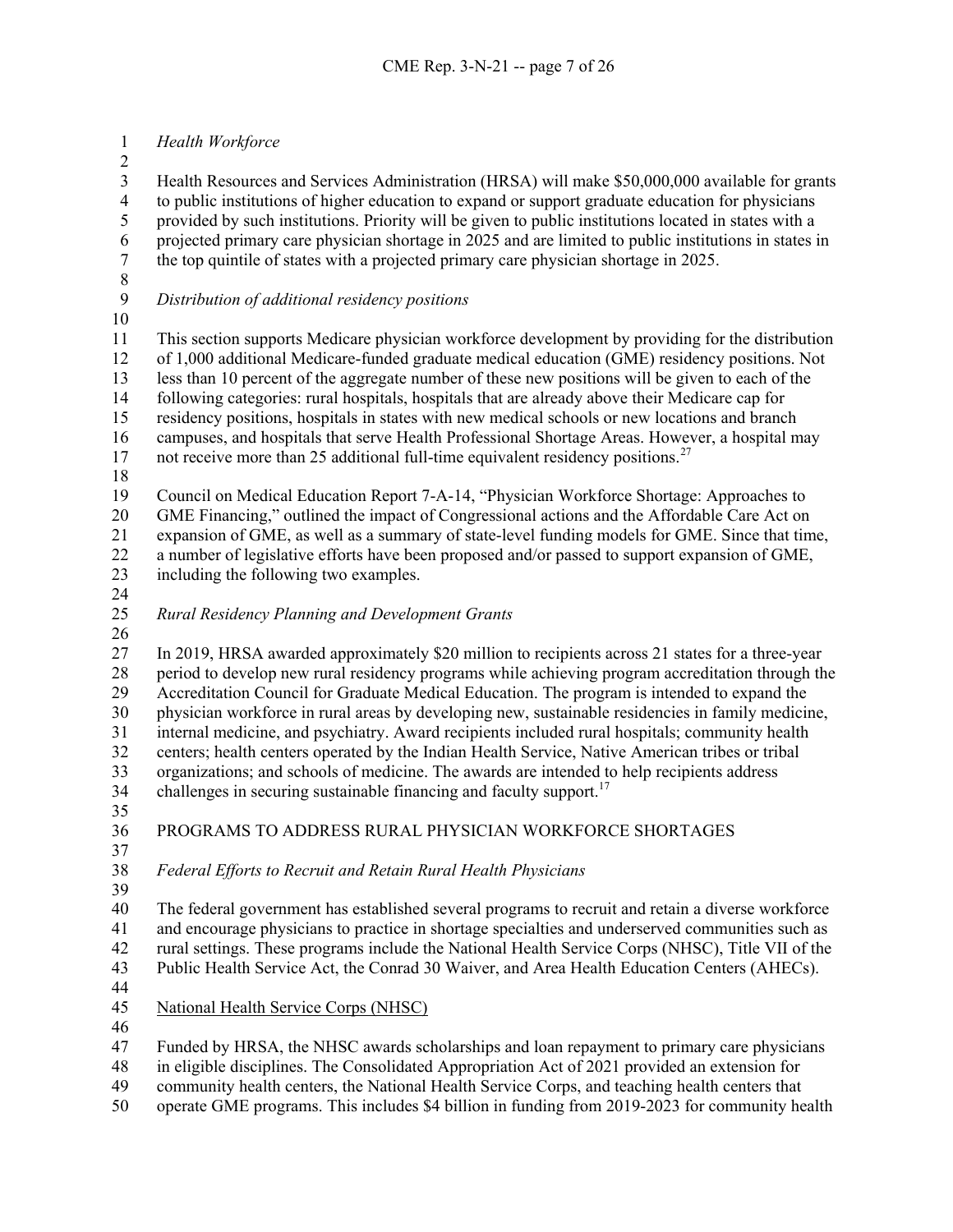centers and the National Health Service Corps and provides \$310 million in additional funding from 2021-2023 for the National Health Service Corps. It also provides additional funding, until 2023, for teaching health centers that operate graduate medical education programs. In FY 2019,<br>4 the NHSC received \$319 million in award funding to recruit, retain, and support clinicians servin 4 the NHSC received \$319 million in award funding to recruit, retain, and support clinicians serving<br>5 in high-need areas. These funds were used to pay tuition, eligible fees, other reasonable educational in high-need areas. These funds were used to pay tuition, eligible fees, other reasonable educational 6 costs, and a living stipend in exchange for a service commitment to work at an NHSC-approved<br>
<sup>7</sup> site in a high-need urban, rural, or frontier community for at least two years. Frontier areas are th site in a high-need urban, rural, or frontier community for at least two years. Frontier areas are the most remote and sparsely populated places along the rural-urban continuum and are often thought of in terms of population density and distance in minutes and miles to population centers and other resources, such as hospitals. In 2019, the NHSC placed more than 1,750 primary care clinicians in 11 NHSC-approved sites in rural and frontier areas.<sup>[28](#page-29-1)</sup> The NHSC recently implemented the Rural Community Loan Repayment Program (LRP) for physicians working to combat the opioid epidemic in the nation's rural communities. The recent expansion of the NHSC is cause for optimism as more than 75 percent of clinicians in the NHSC report that they plan to stay in the 15 practice where they fulfilled their commitment for loan repayment.<sup>[29](#page-29-2)</sup> 

- 
- Title VII of the Public Health Service Act
- 

 Title VII funding supports rural physician training grants by recruiting students who are most likely to practice medicine in underserved rural communities. Eligible entities are nationally accredited or Secretary of Health and Human Services-approved schools of allopathic or osteopathic medicine or any combination or consortium of such schools. Priority is given to entities that demonstrate (1) an established record of rural community institutional partnerships; (2) having successfully trained students who practice medicine in underserved rural communities; and (3) having a high percentage of graduates from an existing program who practice medicine in underserved rural communities.<sup>[30](#page-29-3)</sup>

### Conrad 30 Waiver program

 The Conrad 30 Waiver program allows physicians who have completed the J-1 exchange visitor program to apply for a waiver from the two-year residence requirement upon completing their training. J-1 visa physicians can stay in the United States after their training if they get a waiver and practice for three years in an underserved area. These physicians provide the majority of 34 primary care services in underserved rural communities.<sup>[31](#page-29-4)</sup> Legislation is needed to reauthorize and improve the Conrad 30 waiver program to protect patient access to care in medically underserved areas such as rural communities.

## Area Health Education Centers (AHECs)

 Developed by Congress in 1971, Area Health Education Centers (AHECs) were established to recruit, train, and retain a health professions workforce committed to treating underserved populations. In 1972, Congress initially awarded funds to establish AHEC programs in 11 states. The AHEC program helps bring the resources of academic medicine to address local community health needs. AHECs have a continual focus on improving the health care system by working with academic institutions, health care settings (including community health centers), behavioral health practices, and community-based organizations. Through these long-standing partnerships, AHECs employ traditional and innovative approaches to develop and train a diverse health care workforce prepared to deliver culturally appropriate, high-quality, team-based care, with an emphasis on primary care for rural and underserved communities. Presently, 235 centers across 56 AHEC 50 programs are in operation in almost every state and the District of Columbia.<sup>[32](#page-29-5)</sup> The national AHEC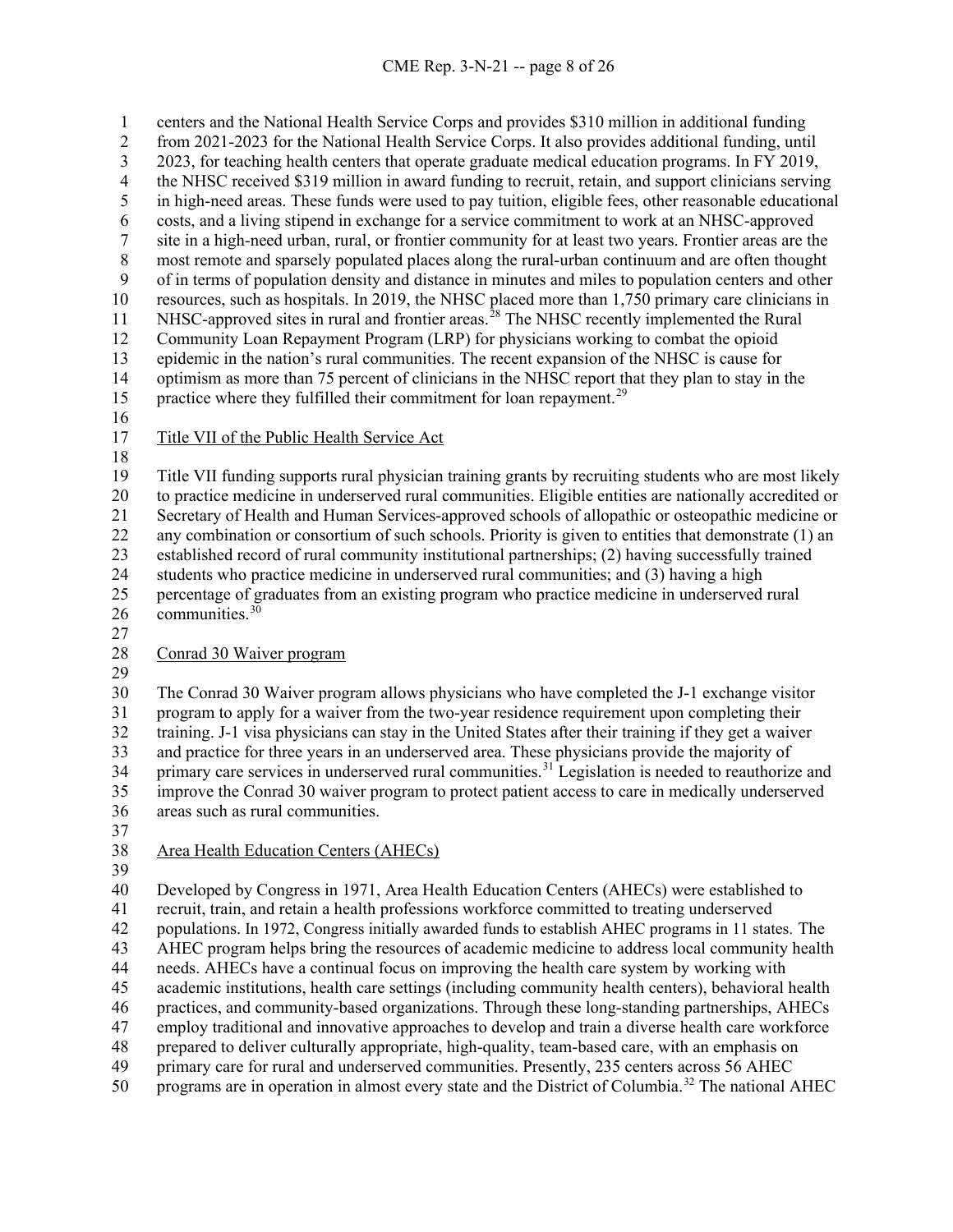network consists of more than 300 AHEC program offices and centers, serving over 85 percent of 2 the counties in the United States.<sup>[33](#page-29-6)</sup>

 $\frac{3}{4}$ 

Health Professional Shortage Area Physician Bonus Program

 To offer an incentive to physicians who work in Medicare Health Professional Shortage Areas (HPSAs), CMS established the Health Professional Shortage Area Physician Bonus Program. The 8 program provides a 10 percent bonus for Medicare-covered services to beneficiaries in a<br>9 geographic HPSA. Paid quarterly, the bonus is based on the amount paid for professional

- geographic HPSA. Paid quarterly, the bonus is based on the amount paid for professional services.
- 

# *Additional Efforts to Recruit and Retain Physicians in Rural Areas*

 Grassroots organizations such as 3RNet have also established resources to support health care recruitment and retention efforts for rural communities. Founded in 1995, 3RNet's mission is to improve rural and underserved communities' access to quality health care through the recruitment and retention of physicians and other health care professionals, development of community-based recruitment and retention activities, and national advocacy on rural and underserved health care workforce issues. To achieve this mission, 3RNet developed a website [\(https://www.3rnet.org/\)](about:blank), which serves as a clearinghouse for its members. Each member maintains state and regional pages within the 3RNet website, providing information about communities, available opportunities for physician employment, and loan repayment programs. Members and health care facilities can post opportunities directly to the website and members can access a candidate database. Notable members include both the Department of Veterans Affairs and the Indian Health Service. 3RNet 24 has also collaborated with the NHSC on recruitment and retention trainings.<sup>[34](#page-29-7)</sup> The University of North Dakota School of Medicine and Health Sciences Center for Rural Health

 utilizes the Community Apgar Project (CAP) to assist rural hospitals in North Dakota in identifying strengths and challenges related to recruiting family medicine physicians through a research- validated questionnaire. The CAP was developed by the family medicine residency of Idaho and Boise State University. The University of North Dakota School of Medicine and Health Sciences Department of Family and Community Medicine, the North Dakota Center for Rural Health, and the North Dakota AHEC are currently utilizing the CAP process and methodology to examine what makes a community health care facility a good training environment for health professions education through a new tool called Health Professions Education in Rural Communities (HPERC). HPERC will provide data that can help determine site readiness for developing an educational 36 campus for health professions students.<sup>[35](#page-29-8)</sup>

 Rural Training Tracks (RTT) were first established by Providence Northwest Washington Medical Group in 1986 in response to the lack of rural physicians produced by family medicine residency programs. The original "1-2" model provides for one year in an urban sponsoring institution, followed by two years in a more rural location. The initial programs experienced significant hardship due to a lack of funding and a general decline in student interest in family medicine. In response, a federally funded consortium of individuals and programs established the RTT Technical Assistance program (RTT TA) in 2010 to sustain the 1-2 RTT as a national strategy in training physicians for rural practice. While the project ended in August 2016, the RTT TA program was responsible for the creation of the RTT Collaborative, which currently works to sustain health professions education in rural places through mutual encouragement, peer learning, practice improvement, and the delivery of technical expertise, all in support of a quality rural workforce. In addition to providing technical assistance, the RTT Collaborative convenes an annual meeting, which is hosted by a participating program, to provide a collaborative forum for problem solving and innovation for the education of medical professionals in rural areas. A 2013 study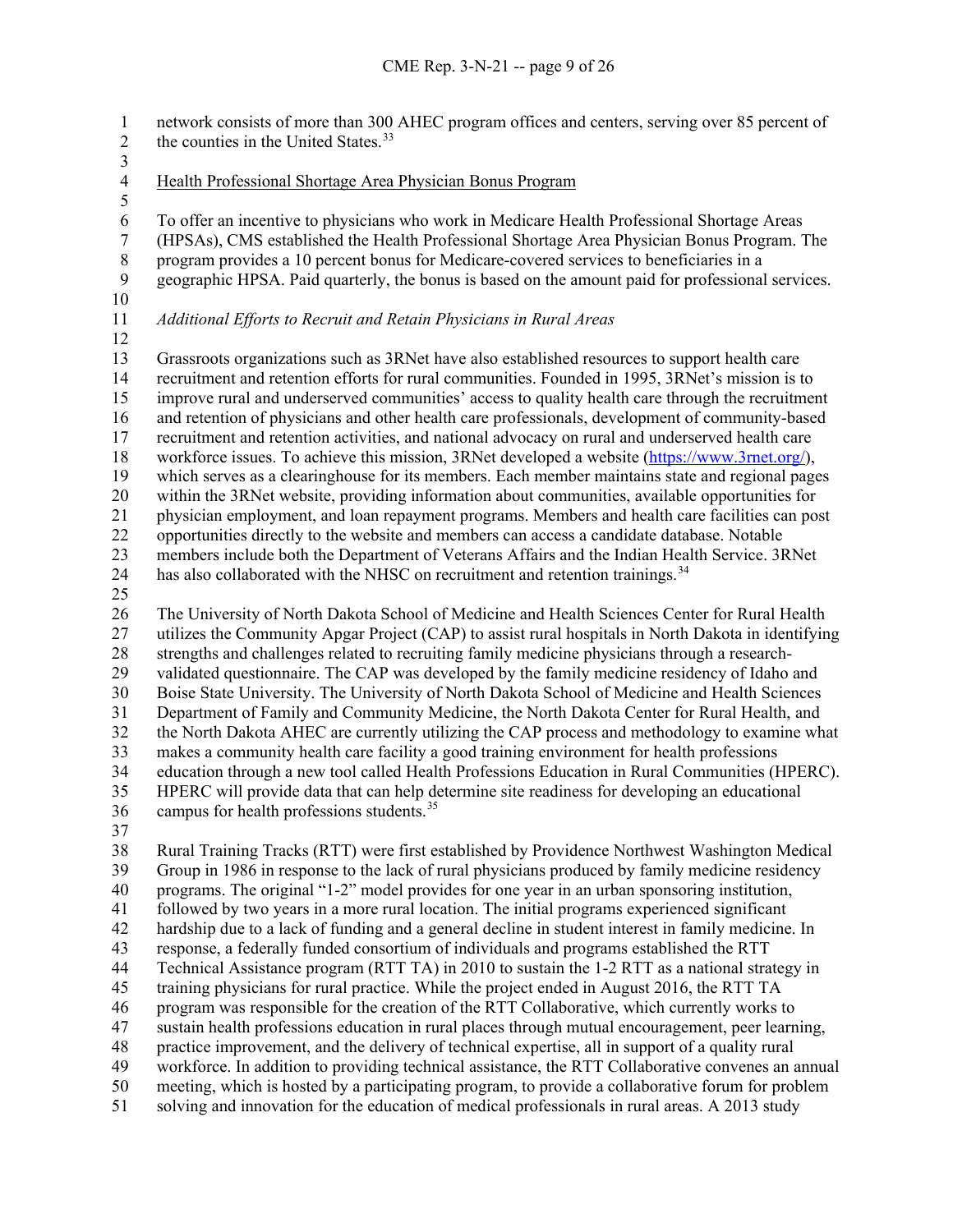found that at least half of RTT graduates reside in rural areas after graduation, two to three times the proportion of family medicine graduates overall, thereby demonstrating that RTTs are 3 beneficial to increasing the supply of rural physicians.<sup>[36](#page-29-9)</sup> A 2016 report found that among RTT 4 graduates tracked after graduation (2008-2015), more than 35 percent of graduates were practicing<br>5 in rural areas during most of that time, about twice the proportion of family medicine residency in rural areas during most of that time, about twice the proportion of family medicine residency 6 graduates overall. Rural practice choices were also persistent over time. Furthermore, the study<br>6 found that 56 percent of RTT graduates provided health care in primary care Health Professiona found that 56 percent of RTT graduates provided health care in primary care Health Professional Shortage Areas (HPSAs) one year post-graduation, and by seven years post-graduation, 50 percent were still in primary care HPSAs. These findings suggest that graduates of RTT programs provide care to rural and underserved populations at higher proportions than family medicine residency 11 graduates overall, and these practice choices persist over time.<sup>[37](#page-29-10)</sup> Opportunities to cultivate the RTT Collaborative could be explored, as this collaborative provides a pathway to identify, encourage, and incentivize qualified rural physicians to serve as preceptors and volunteer faculty for rural rotations during residency. However, it should also be noted that several ACGME Review Committees are now placing restrictions on distant sites that may impact the ability of urban centers to offer rural rotations. 

 In 2008, the University of Washington School of Medicine: Washington, Wyoming, Alaska, Montana, and Idaho (WWAMI) Program developed the Targeted Rural Underserved Track (TRUST) initiative to ensure access to health care in rural and underserved areas. TRUST utilizes

 an innovative four-year rural and underserved medical school curriculum that matches incoming students with a mentor and a community in a rural environment that they will continue to connect with during their four years of medical school. The goal of the TRUST program is to select students with rural and underserved backgrounds who are most likely to return to these areas. The

 students are also encouraged to choose specialties that serve those areas, generally a primary care specialty such as family medicine, internal medicine, or pediatrics.

 Texas Tech University Health Sciences Center School of Medicine developed a rural residency track that provides residents with experience working one on one with a family physician practicing full-spectrum care including: general and preventive medicine, operative procedures, surgical obstetrics, and Texas-Mexico "border medicine" which focuses on improving health and quality of life along the U.S.-Mexico border. The program aims to increase the number of family medicine residents and mental health fellows providing care in both Midland and Odessa as well as rural communities across West Texas and eastern New Mexico.

 In 2010, Columbia University College of Physicians and Surgeons and Bassett Medical Center joined forces to launch a new model of medical training to address the severe shortage of rural physicians and train a new generation of doctors capable of leading health systems that promote 39 both quality of practice and cost-effective delivery of care.<sup>[38](#page-29-11)</sup> Students begin their training for 18 months in Manhattan and then head to Cooperstown for two and a half years to obtain clinical training. Students experience both an urban health care setting and a rural health care environment, while being exposed to features not typically part of the medical school curriculum, such as finance, risk management, patient safety, quality improvement, and medical informatics. In addition, every Columbia-Bassett student receives grant funding at a minimum of \$30,000 per year for all four years.

In 2019, Oregon Health & Science University (OHSU) and the University of California, Davis (UC

- Davis) were awarded \$1.8 million by the AMA Reimagining Residency grant program to create
- educational interventions designed to expand access to quality health care between Sacramento and
- Portland through a network of teaching hospitals and clinics (in mostly rural areas). OHSU and UC
- Davis partnered to establish a GME collaborative known as the California Oregon Medical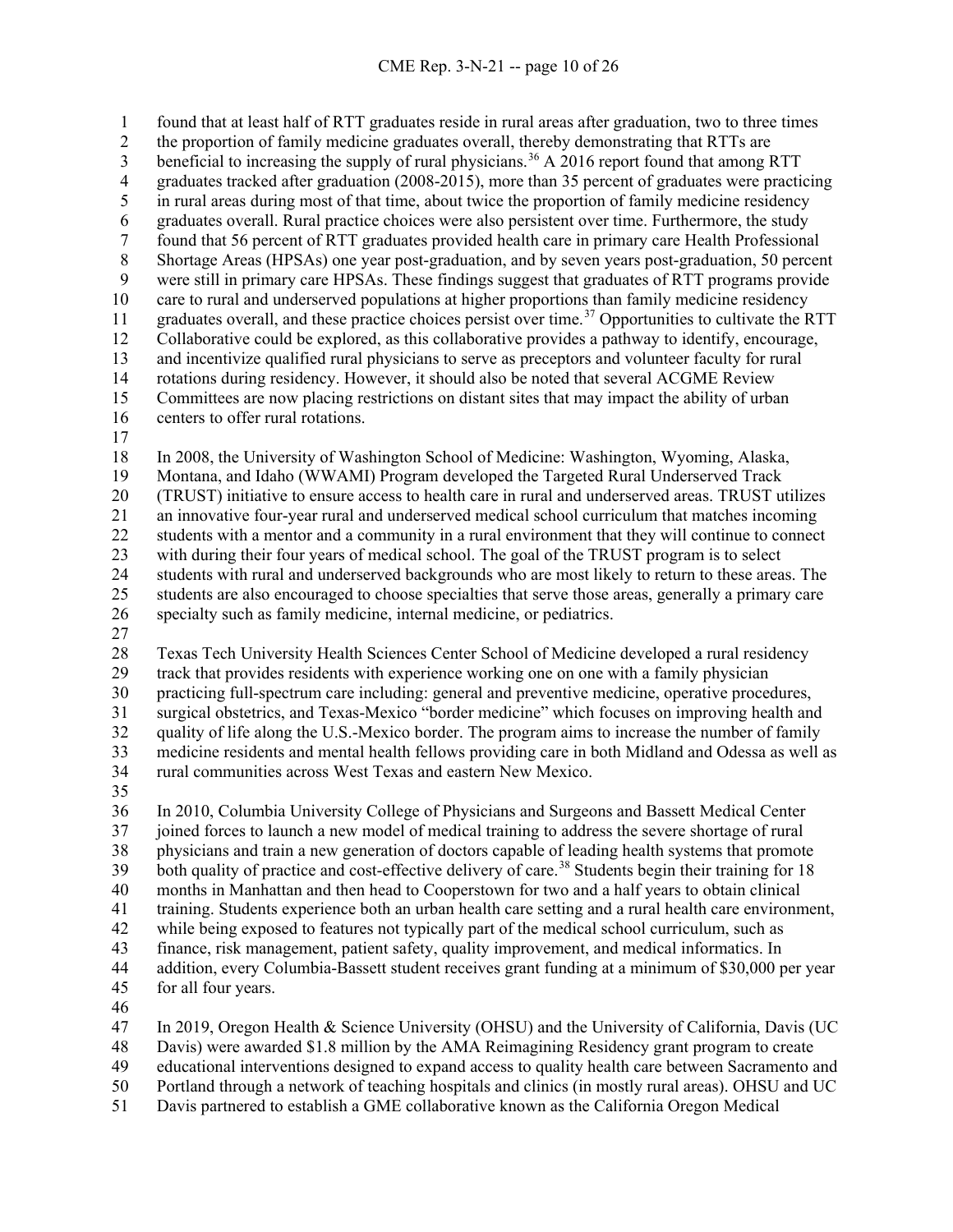Partnership to Address Disparities in Rural Education and Health (COMPADRE). COMPADRE

places hundreds of medical students and resident physicians to train with faculty and community

3 physicians at 10 health care systems, 16 hospitals, and a network of Federally Qualified Health<br>4 Center partners throughout Northern California and Oregon. The main goals of COMPADRE are

4 Center partners throughout Northern California and Oregon. The main goals of COMPADRE are<br>5 to address health care workforce shortages in rural, tribal, urban, and other communities that lack

to address health care workforce shortages in rural, tribal, urban, and other communities that lack

6 resources; increase access to physicians; and improve the health of patients from ethnic and racial<br>7 minoritized groups who are disproportionately affected by certain health conditions.<sup>39</sup> 7 minoritized groups who are disproportionately affected by certain health conditions.<sup>[39](#page-29-12)</sup>

8<br>9

Additionally, the AMA also awarded \$1.8 million over five years to the University of North

Carolina School of Medicine to support the significant expansion of the Fully Integrated Readiness

for Service (FIRST) Program to new geographic areas of North Carolina and additional high needs

specialties including family medicine, general surgery, pediatrics, and psychiatry. The FIRST

 Program was founded in 2015 at the University of North Carolina School of Medicine to link family medicine workforce pathways from medical school to residency and to service in

rural/underserved North Carolina. Participating students have the opportunity to complete their

medical degree in three years, followed by the opportunity for placement with the Family Medicine

Residency program of North Carolina. FIRST scholar graduates commit to three years of service in

an underserved area of North Carolina, during which time they receive ongoing support from UNC

Family Medicine in partnership with the NC Office of Rural Health and Community Care, AHEC,

Piedmont Health Services, and the North Carolina Academy of Family Physicians.

# UTILIZATION OF TELEHEALTH TO ADDRESS RURAL PHYSICIAN WORKFORCE SHORTAGES

 Telehealth broadly encompasses technology and health care fields that deliver education, health care, and medical services over a distance. Telehealth modalities for physician/patient interaction may be synchronous (live video), asynchronous (store and forward), remote patient monitoring, or mobile health. In addition, telehealth in rural areas provides the ability for physicians to consult with specialists. Telehealth allows for increased access to physicians, specialists, and other health care professionals for patients in rural areas. In July 2016, the AMA conducted a comprehensive study of physicians' motivations and requirements for the adoption of digital clinical tools. The AMA repeated the study in 2019 to determine the degree to which adoption has occurred in the past three years and to identify attitudinal shifts among physicians toward their use and adoption. The 2019 study found an increase in the number of physicians who see a definite advantage in digital tools; significant growth in the adoption of digital tools among all physicians regardless of gender, specialty, or age; increased adoption of remote care tools such as tele-visits and remote monitoring; and fairly high awareness of emerging technologies such as artificial or augmented intelligence.

 Despite telehealth's promise as a means by which to alleviate the shortage of rural physicians, prior to the flexibilities provided during the COVID-19 Public Health Emergency (PHE), telehealth faced several barriers that hindered its widespread adoption in rural areas. Medicare's site of service payment differences impact payments for telehealth services. For example, the originating sites, which are based on the patient's location, were paid facility fees and the distant/receiving sites were paid according to the Medicare physician payment schedule. Additionally, infrastructure 46 presents a challenge, in that many rural areas do not have access to adequate broadband service to allow for the use of telehealth. During the PHE, Medicare has allowed patients to receive telehealth allow for the use of telehealth. During the PHE, Medicare has allowed patients to receive telehealth services in their homes instead of having to go to a health care facility and has been paying for telehealth services at in-person office rates. The PHE policies are expected to continue at least through the end of 2021, and the AMA is supporting legislation that would make these flexibilities permanent.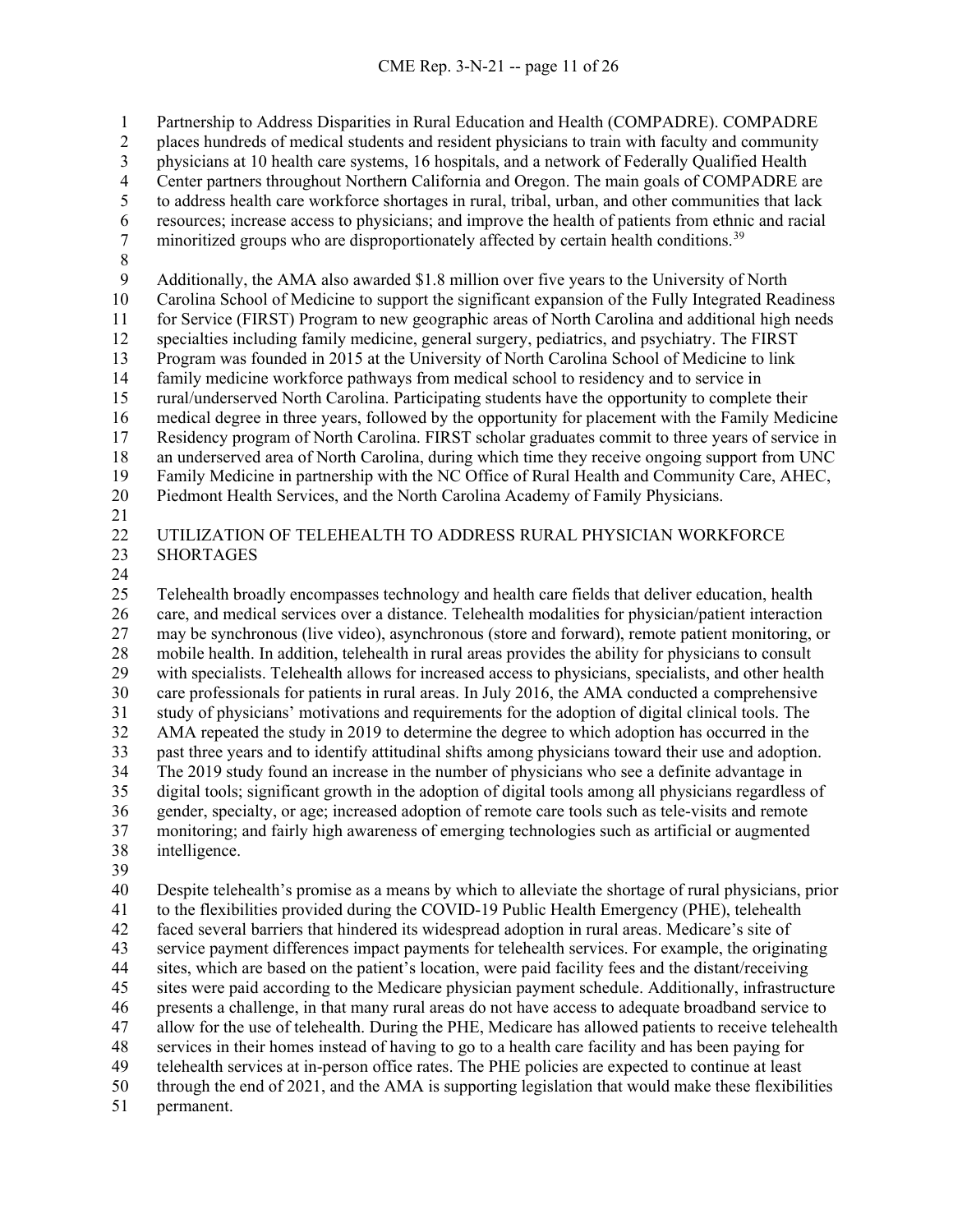As licensure requirements vary by state, the need for physicians to be licensed in multiple states can also present a burden and a barrier to telehealth implementation. To address this, in the past 3 few years licensure compacts have been implemented in medicine across state lines to allow for<br>4 provision of telehealth services to patients in these jurisdictions.<sup>40</sup> The Interstate Medical Licensi 4 provision of telehealth services to patients in these jurisdictions.<sup>[40](#page-29-13)</sup> The Interstate Medical Licensure Compact (IMLC), which the AMA supports, expedites the process for licensure in multiple states. 6 At the time of this report, 29 states, the District of Columbia, and Guam are members of the IMLC,<br>7 and six other states have introduced legislation to adopt the IMLC this year. One of the promises of and six other states have introduced legislation to adopt the IMLC this year. One of the promises of 8 the IMLC is to reduce the burden of obtaining multiple state licenses to practice telehealth, while<br>9 maintaining the important state-based licensure structure. maintaining the important state-based licensure structure.

 Credentialing and privileging are also challenging in telehealth delivery in rural locations due to the costs associated with credentialing. While the Centers for Medicare & Medicaid Services (CMS) approved proxy credentialing in 2011, not all state policies align with proxy credentialing, 14 so this will remain a challenge in some areas.<sup>[41](#page-29-14)</sup>

 Despite these challenges, innovative models of health care delivery are being developed through telehealth. For example, telehealth provider Avera eCARE partners with health care systems, rural hospitals, outpatient clinics, and long-term care facilities to reach medically underserved populations in South Dakota, North Dakota, Minnesota, Iowa, Nebraska, Montana, Wyoming, and Kansas through telehealth. Avera eCARE has also expanded to include telehealth services for intensive care, emergency departments, pharmacy, long-term care, and correctional facilities. Avera eCARE programs seek to improve efficiencies while decreasing physician burnout and

turnover and keeping patients closer to home, all while improving quality of care.

 Using telehealth in intensive care units (ICUs) began in 1982 when the first clinical trial was conducted by Grundy et al. In Alaska, Providence Alaska Medical Center established in 2009 the eICU system, a patient monitoring system that uses telehealth to help care for critically ill patients in multiple hospitals from a single location. It is staffed with experienced intensivists and critical care nurses who monitor patients' vital signs, medications, test results, and other data, continuously analyzing their conditions. This allows critical care specialists to alert clinical staff at the bedside to potential problems before they occur and to guide interventions. The eICU allows staff in Anchorage, Alaska to help treat patients at three other hospitals in remote locations, while also adding an extra layer of care for patients in the Anchorage ICU. It costs Providence \$2 million a year to operate the system; the rural hospitals pay about \$40,000 a year to connect each bed to the system. Research shows that these monies are well spent. A 2011 study in *JAMA* found that eICUs prevent deaths by helping doctors follow best clinical practices and showed that eICUs cut two 37 days off the average length of an ICU stay.

Project ECHO® (Extension for Community Healthcare Outcomes) was created in 2003 to increase chronic disease management capacity in rural New Mexico for patients with hepatitis C. To treat as many such patients as possible, Project ECHO provided a free educational model and mentored community physicians across New Mexico in how to treat patients with this condition. A 2011 study in the *New England Journal of Medicine* found that hepatitis C care provided by Project 44 ECHO-trained community physicians was as good as care provided by specialists at a university.<sup>[43](#page-29-2)</sup> The Project ECHO model utilizes telementoring, a guided practice model through which the participating clinician retains responsibility for managing the patient. Its principles include appropriate use of technology to leverage scarce resources, sharing best practices to reduce disparity, case-based learning to master complexity, and use of a web-based database to monitor outcomes and the program has been expanded to address other clinical needs beyond hepatitis C care.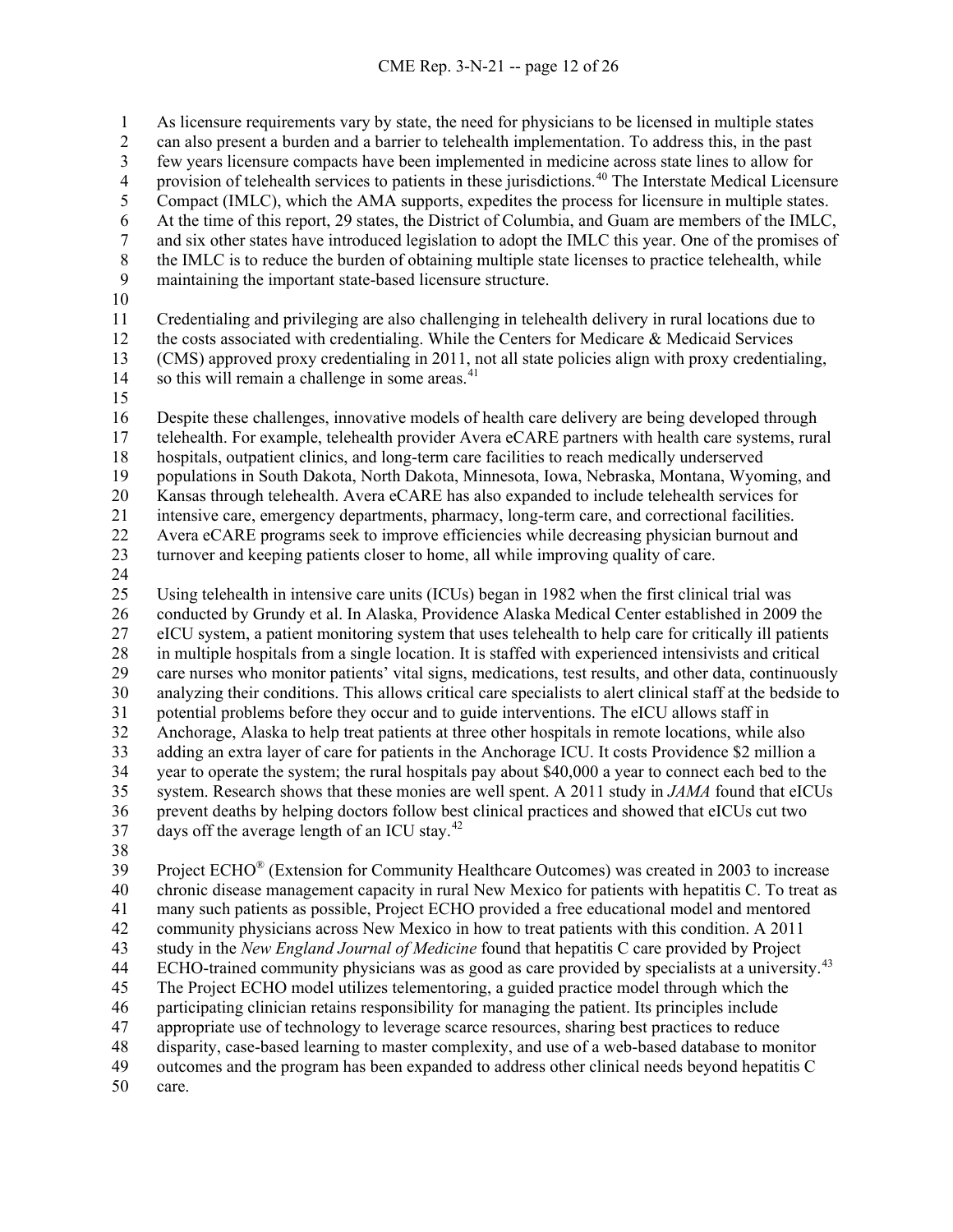*Utilization of Technology to Enhance Educational Needs for Rural Training Programs* 3 The PHE necessitated a sudden transition to remote learning in medical schools, and distance E-<br>4 learning emerged as a new method of teaching to maintain the continuity of medical education. 4 learning emerged as a new method of teaching to maintain the continuity of medical education.<br>5 Distance E-Learning is defined as using computer technology to deliver training, including Distance E-Learning is defined as using computer technology to deliver training, including technology-supported learning—either online, offline, or both.<sup>[44](#page-29-3)</sup> Distance E-learning may be<br>beneficial in enhancing educational opportunities for trainees in rural training programs and beneficial in enhancing educational opportunities for trainees in rural training programs and 8 support alignment with the ACGME Common Program Requirements for scholarship by increasing<br>9 access to scholarly activities on quality improvement, population health, and teaching, in addition access to scholarly activities on quality improvement, population health, and teaching, in addition to more classic forms of biomedical research as the focus for scholarship. *Alternative Workforce Initiatives to Address the Physician Shortage in Rural Areas* One approach to meeting demand for primary care is a redefinition, and often expansion, of the scope of practice and licensure for non-physician practitioners, such as nurse practitioners and physician assistants. Many states have taken steps to increase the procedures, treatments, actions, processes, and authority that are permitted by law, regulation, and licensure for non-physician primary care providers. According to the AMA Advocacy Resource Center, 16 states require physician supervision or collaboration of nurse practitioners (NPs) to diagnose, treat, and prescribe; 10 states require physician supervision or collaboration of NPs to prescribe; 10 states require physician supervision or collaboration for a certain number of hours or years; and 15 states plus the

- District of Columbia allow NPs to practice independently.
- 

## DISCUSSION

 Rural communities experience significant health disparities due to a number of institutional and structural factors, such as limited access to health care specialists and subspecialists and limited job opportunities for rural residents. According to the Centers for Disease Control and Prevention (CDC), rates for the five leading causes of death in the United States—heart disease, cancer, unintentional injury (including vehicle accidents and opioid overdoses), chronic lower respiratory 31 disease, and stroke—are higher in rural communities.<sup>[45](#page-29-4)</sup> This inequality is intensified as rural residents are less likely to have employer-provided health insurance coverage and, if they are poor, are often not covered by Medicaid. Unfortunately, the supply of rural physicians has not met the demand for health care services among these communities. To meet this need, investments are needed to increase the number of students from rural areas and other students committed to rural and family medicine who are enrolled in medical school and to increase resident exposure to rural practice opportunities.

 The current structure of medical education is predominately based in metropolitan areas and 40 disproportionately exposes future physicians to medical practice in urban and suburban settings.<sup>3</sup> While recruitment efforts have focused on strengthening the career pathways for those populations traditionally underrepresented in medicine (URM), these efforts tend to target racial and ethnic groups rather than explicitly targeting students from rural areas. Opportunities to increase rural students' exposure to careers in medicine should be explored to help expand rural physician pathways. Additionally, medical schools should consider rural background as an important component of a diverse student body. Medical schools should consider widespread adoption of holistic admissions practices that value a broad set of life and leadership experiences among applicants.

Beyond educational interventions, efforts should be made to decrease rural hospital closures, as

physicians are not likely to practice in an area that is remote from a hospital. There is a symbiotic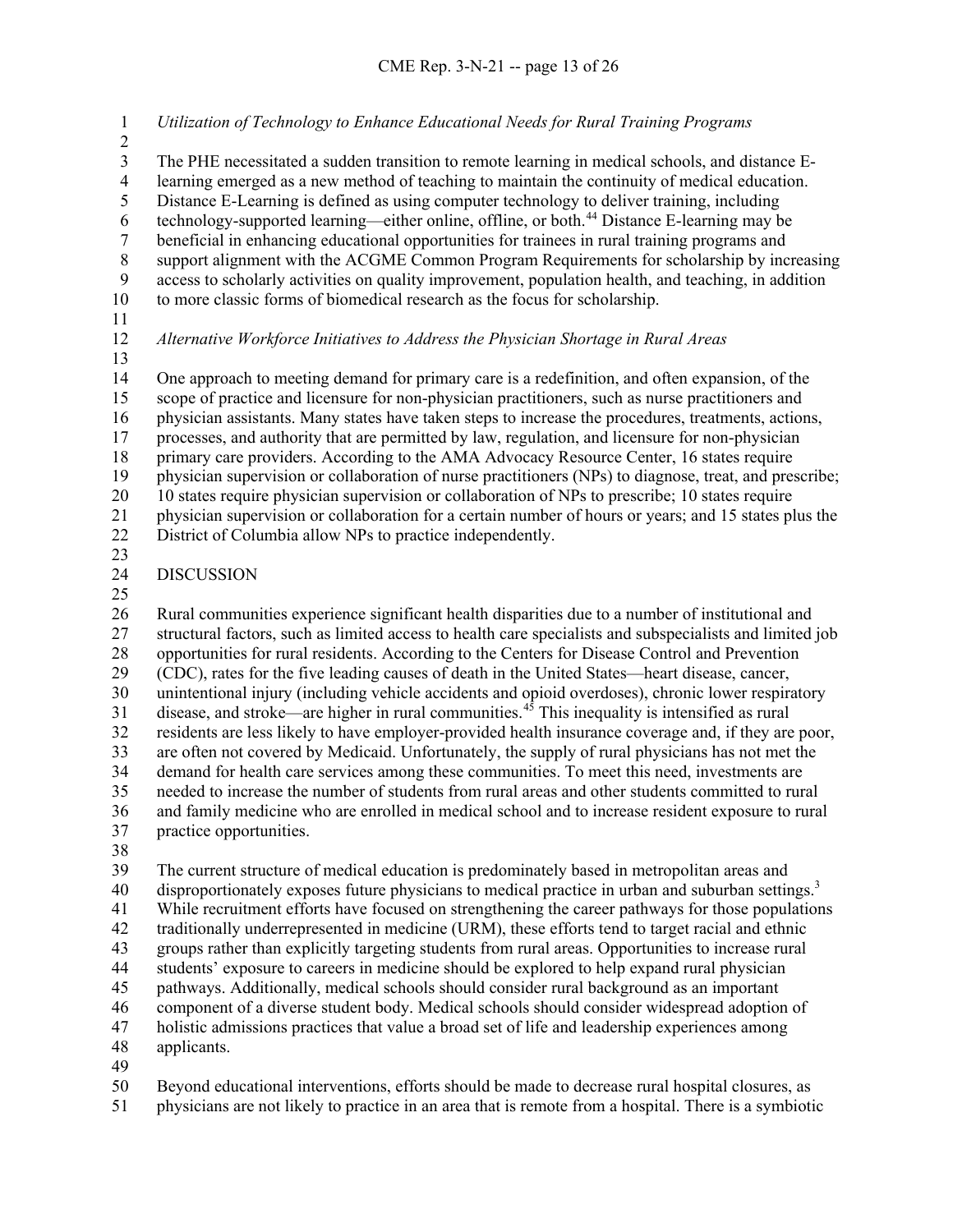relationship between physicians and hospitals; research has found that rural hospital closures are

 associated with long-term decreases in the supply of rural physicians. Rural hospitals in states that had expanded Medicaid as of April 2018 were less likely to close compared to rural hospitals in

states that had not expanded Medicaid. At the time this report was drafted, the North Carolina

Rural Health Research Program had identified 163 rural hospital closures, 35 percent of which

have occurred since 2016. In its 2018 report, the GAO found that from 2013 through 2017 rural

hospitals located in the U.S. South represented 77 percent of rural hospital closures; Medicare

Dependent Hospitals accounted for 25 percent; and for-profit rural hospitals 36 percent.

Addressing this issue is essential to ensuring an adequate supply of physicians for rural areas. The

Association of State and Territorial Health Officials (ASTHO) reports that states are using a variety

 of measures to prevent rural hospital closures, including tax incentives, technical assistance, and increased Medicaid reimbursement rates. States are also working to improve rural health care

 access by creating new licensure options, reducing regulatory barriers for clinics that serve rural 15 populations, and exploring legislation that would recruit and train a rural health workforce.<sup>[46](#page-29-16)</sup>

RELEVANT AMA POLICY

 Our AMA has numerous existing policies and directives that are relevant to the topic of rural health; these are shown in the appendix.

SUMMARY AND RECOMMENDATIONS

 Addressing the gap of rural health services in the U.S. requires a multifaceted approach. In its role as convener of key organizations and stakeholders, our AMA continues to work to help identify ways to encourage and incentivize qualified physicians to practice in our nation's underserved areas. In addition, our AMA continues to advocate for state and national legislative action and other efforts that (1) expand the health careers pathways for Americans in rural areas and others interested in serving these populations; (2) fund residency training in rural areas; (3) promote telehealth and training in telehealth as a promising paradigm to bridge the gaps in care in rural areas; and (4) address the rising tide of rural hospital closures that threatens to further weaken the health care infrastructure in the rural U.S.

 The Council on Medical Education therefore recommends that the following recommendation be adopted and the remainder of this report be filed:

- 1. That our AMA amend Policy H-465.988, "Educational Strategies for Meeting Rural Health Physician Shortage," by addition and deletion to read as follows: Our AMA will undertake a study of issues regarding rural physician workforce shortages, including federal payment policy issues, and other causes and potential remedies (such as telehealth) to alleviate rural physician workforce shortages. (4) Our AMA will encourage ACGME review committees to consider adding exposure to rural medicine as appropriate, to encourage the development of rural program tracks in training programs and increase physician awareness of the conditions that pose challenges and lack of resources in rural areas. (5) Our AMA will encourage adding educational webinars, workshops and other didactics via remote learning formats to enhance the educational needs of smaller training programs. (Modify Current HOD Policy)
- 2. That our AMA monitor the status and outcomes of the 2020 Census to assess the impact of physician supply and patient demand in rural communities. (Directive to Take Action)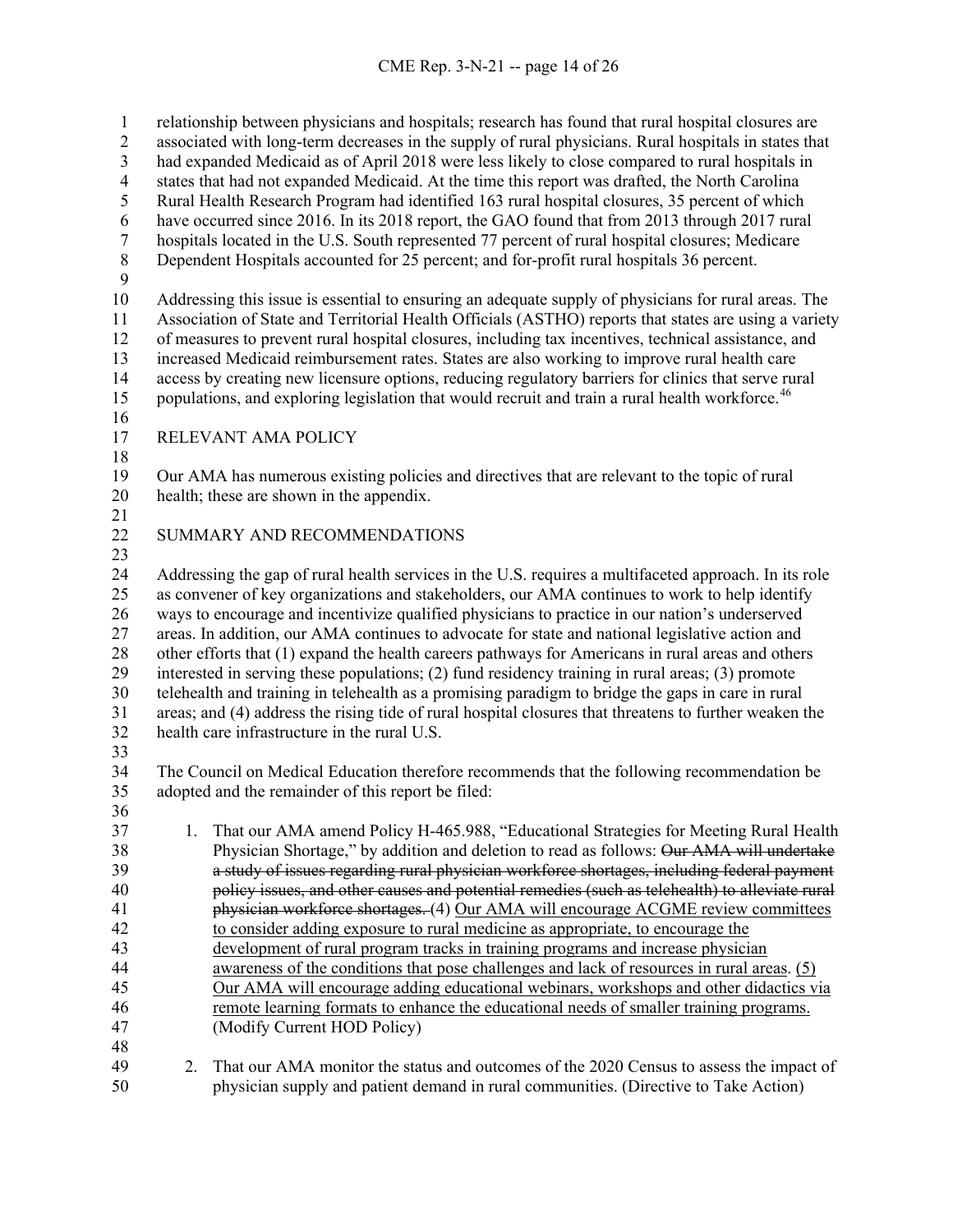|    | 3. | That our AMA amend Policy H-200.954, "US Physician Shortage," by addition to read as       |
|----|----|--------------------------------------------------------------------------------------------|
|    |    | follows: "(13) will monitor work with the impact of initiatives to address rural physician |
|    |    | workforce shortages." (Modify Current HOD Policy)                                          |
|    |    |                                                                                            |
|    |    | 4. That our AMA reaffirm Policy H-465.988, "Educational Strategies for Meeting Rural       |
| b  |    | Health Physician Shortage," which states, in part "(1.a) Our AMA encourage medical         |
|    |    | schools and residency programs to develop educationally sound rural clinical               |
| 8  |    | preceptorships and rotations consistent with educational and training requirements, and to |
| 9  |    | provide early and continuing exposure to those programs for medical students and           |
| 10 |    | residents. (1.b) Our AMA encourage medical schools to develop educationally sound          |
| 11 |    | primary care residencies in smaller communities with the goal of educating and recruiting  |
| 12 |    | more rural physicians." (Reaffirm HOD Policy).                                             |
| 13 |    |                                                                                            |
| 14 | 5. | That our AMA amend Policy H-465.981, "Enhancing Rural Physician Practices," by             |
| 15 |    | addition to read: "(5) Our AMA will undertake a study of structural urbanism, federal      |
| 16 |    | payment polices, and the impact on rural workforce disparities." (Modify Current HOD       |
| 17 |    | Policy)                                                                                    |

Fiscal note: \$500.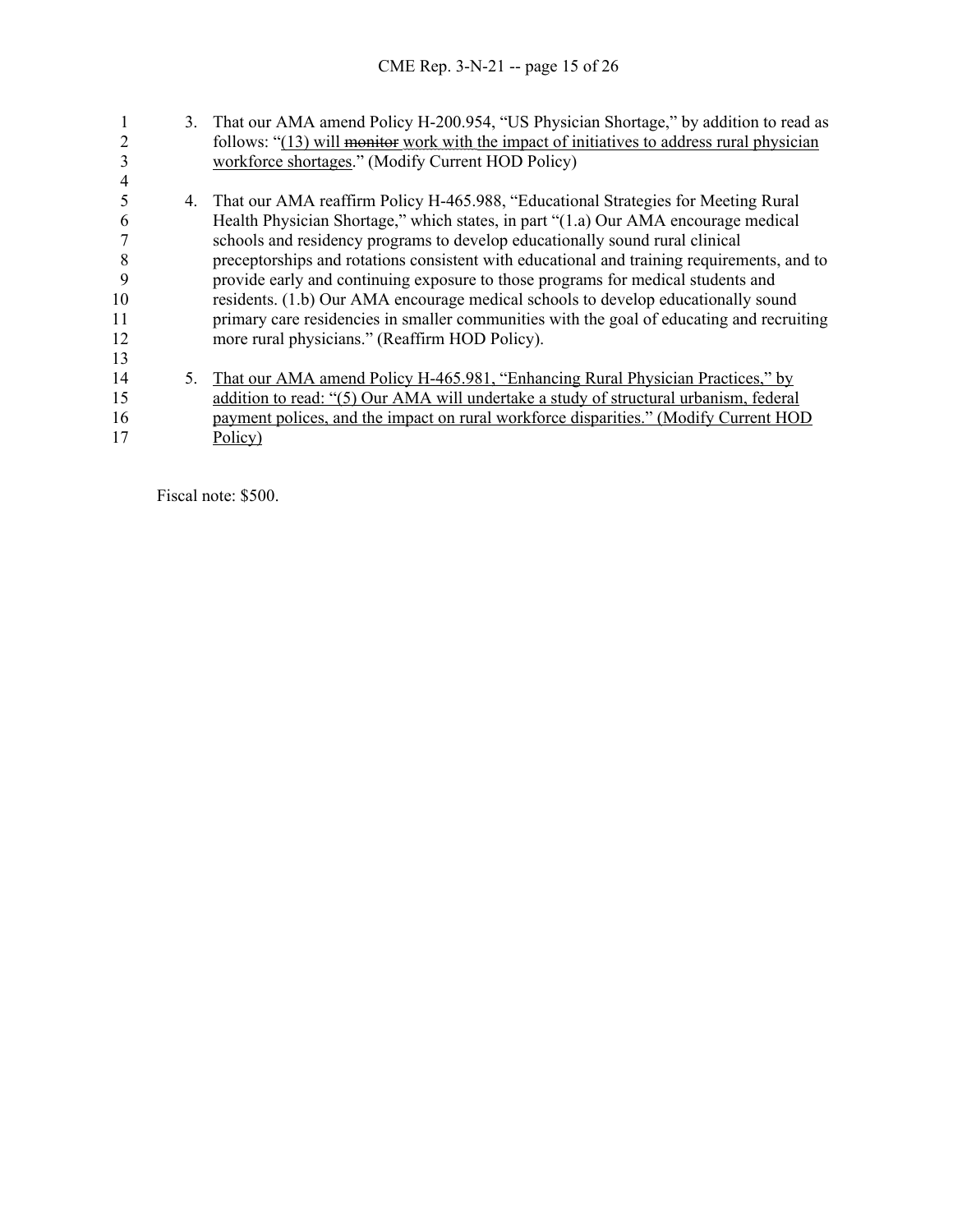#### APPENDIX: RELEVANT AMA POLICY

### *D-305.967, "The Preservation, Stability and Expansion of Full Funding for Graduate Medical Education"*

1. Our AMA will actively collaborate with appropriate stakeholder organizations, (including Association of American Medical Colleges, American Hospital Association, state medical societies, medical specialty societies/associations) to advocate for the preservation, stability and expansion of full funding for the direct and indirect costs of graduate medical education (GME) positions from all existing sources (e.g. Medicare, Medicaid, Veterans Administration, CDC and others).

2. Our AMA will actively advocate for the stable provision of matching federal funds for state Medicaid programs that fund GME positions.

3. Our AMA will actively seek congressional action to remove the caps on Medicare funding of GME positions for resident physicians that were imposed by the Balanced Budget Amendment of 1997 (BBA-1997).

4. Our AMA will strenuously advocate for increasing the number of GME positions to address the future physician workforce needs of the nation.

5. Our AMA will oppose efforts to move federal funding of GME positions to the annual appropriations process that is subject to instability and uncertainty.

6. Our AMA will oppose regulatory and legislative efforts that reduce funding for GME from the full scope of resident educational activities that are designated by residency programs for accreditation and the board certification of their graduates (e.g. didactic teaching, community service, off-site ambulatory rotations, etc.).

7. Our AMA will actively explore additional sources of GME funding and their potential impact on the quality of residency training and on patient care.

8. Our AMA will vigorously advocate for the continued and expanded contribution by all payers for health care (including the federal government, the states, and local and private sources) to fund both the direct and indirect costs of GME.

9. Our AMA will work, in collaboration with other stakeholders, to improve the awareness of the general public that GME is a public good that provides essential services as part of the training process and serves as a necessary component of physician preparation to provide patient care that is safe, effective and of high quality.

10. Our AMA staff and governance will continuously monitor federal, state and private proposals for health care reform for their potential impact on the preservation, stability and expansion of full funding for the direct and indirect costs of GME.

11. Our AMA: (a) recognizes that funding for and distribution of positions for GME are in crisis in the United States and that meaningful and comprehensive reform is urgently needed; (b) will immediately work with Congress to expand medical residencies in a balanced fashion based on expected specialty needs throughout our nation to produce a geographically distributed and appropriately sized physician workforce; and to make increasing support and funding for GME programs and residencies a top priority of the AMA in its national political agenda; and (c) will continue to work closely with the Accreditation Council for Graduate Medical Education, Association of American Medical Colleges, American Osteopathic Association, and other key stakeholders to raise awareness among policymakers and the public about the importance of expanded GME funding to meet the nation's current and anticipated medical workforce needs. 12. Our AMA will collaborate with other organizations to explore evidence-based approaches to quality and accountability in residency education to support enhanced funding of GME. 13. Our AMA will continue to strongly advocate that Congress fund additional graduate medical education (GME) positions for the most critical workforce needs, especially considering the current and worsening maldistribution of physicians.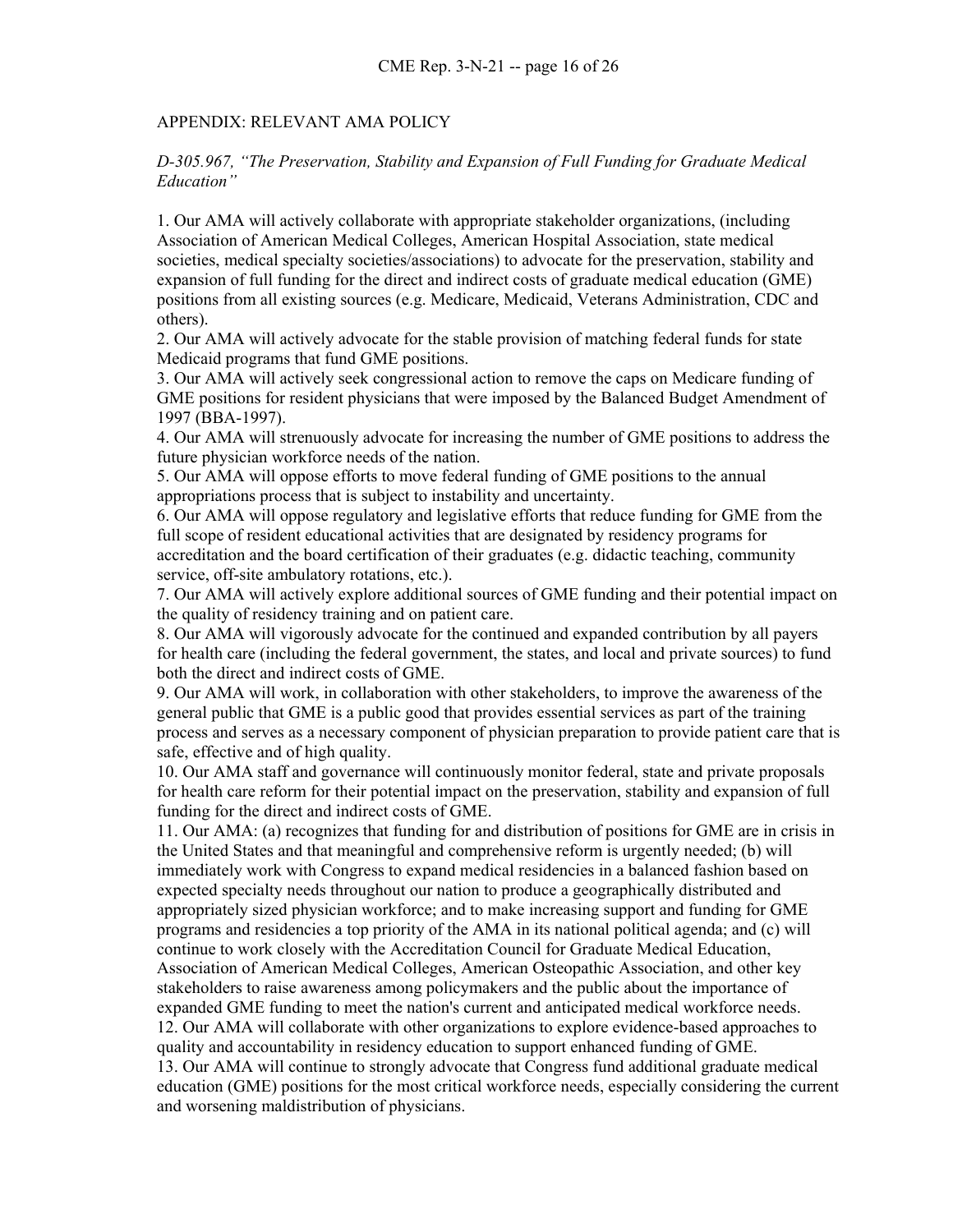14. Our AMA will advocate that the Centers for Medicare and Medicaid Services allow for rural and other underserved rotations in Accreditation Council for Graduate Medical Education (ACGME)-accredited residency programs, in disciplines of particular local/regional need, to occur in the offices of physicians who meet the qualifications for adjunct faculty of the residency program's sponsoring institution.

15. Our AMA encourages the ACGME to reduce barriers to rural and other underserved community experiences for graduate medical education programs that choose to provide such training, by adjusting as needed its program requirements, such as continuity requirements or limitations on time spent away from the primary residency site.

16. Our AMA encourages the ACGME and the American Osteopathic Association (AOA) to continue to develop and disseminate innovative methods of training physicians efficiently that foster the skills and inclinations to practice in a health care system that rewards team-based care and social accountability.

17. Our AMA will work with interested state and national medical specialty societies and other appropriate stakeholders to share and support legislation to increase GME funding, enabling a state to accomplish one or more of the following: (a) train more physicians to meet state and regional workforce needs; (b) train physicians who will practice in physician shortage/underserved areas; or (c) train physicians in undersupplied specialties and subspecialties in the state/region.

18. Our AMA supports the ongoing efforts by states to identify and address changing physician workforce needs within the GME landscape and continue to broadly advocate for innovative pilot programs that will increase the number of positions and create enhanced accountability of GME programs for quality outcomes.

19. Our AMA will continue to work with stakeholders such as Association of American Medical Colleges (AAMC), ACGME, AOA, American Academy of Family Physicians, American College of Physicians, and other specialty organizations to analyze the changing landscape of future physician workforce needs as well as the number and variety of GME positions necessary to provide that workforce.

20. Our AMA will explore innovative funding models for incremental increases in funded residency positions related to quality of resident education and provision of patient care as evaluated by appropriate medical education organizations such as the Accreditation Council for Graduate Medical Education.

21. Our AMA will utilize its resources to share its content expertise with policymakers and the public to ensure greater awareness of the significant societal value of graduate medical education (GME) in terms of patient care, particularly for underserved and at-risk populations, as well as global health, research and education.

22. Our AMA will advocate for the appropriation of Congressional funding in support of the National Health care Workforce Commission, established under section 5101 of the Affordable Care Act, to provide data and health care workforce policy and advice to the nation and provide data that support the value of GME to the nation.

23. Our AMA supports recommendations to increase the accountability for and transparency of GME funding and continue to monitor data and peer-reviewed studies that contribute to further assess the value of GME.

24. Our AMA will explore various models of all-payer funding for GME, especially as the Institute of Medicine (now a program unit of the National Academy of Medicine) did not examine those options in its 2014 report on GME governance and financing.

25. Our AMA encourages organizations with successful existing models to publicize and share strategies, outcomes and costs.

26. Our AMA encourages insurance payers and foundations to enter into partnerships with state and local agencies as well as academic medical centers and community hospitals seeking to expand GME.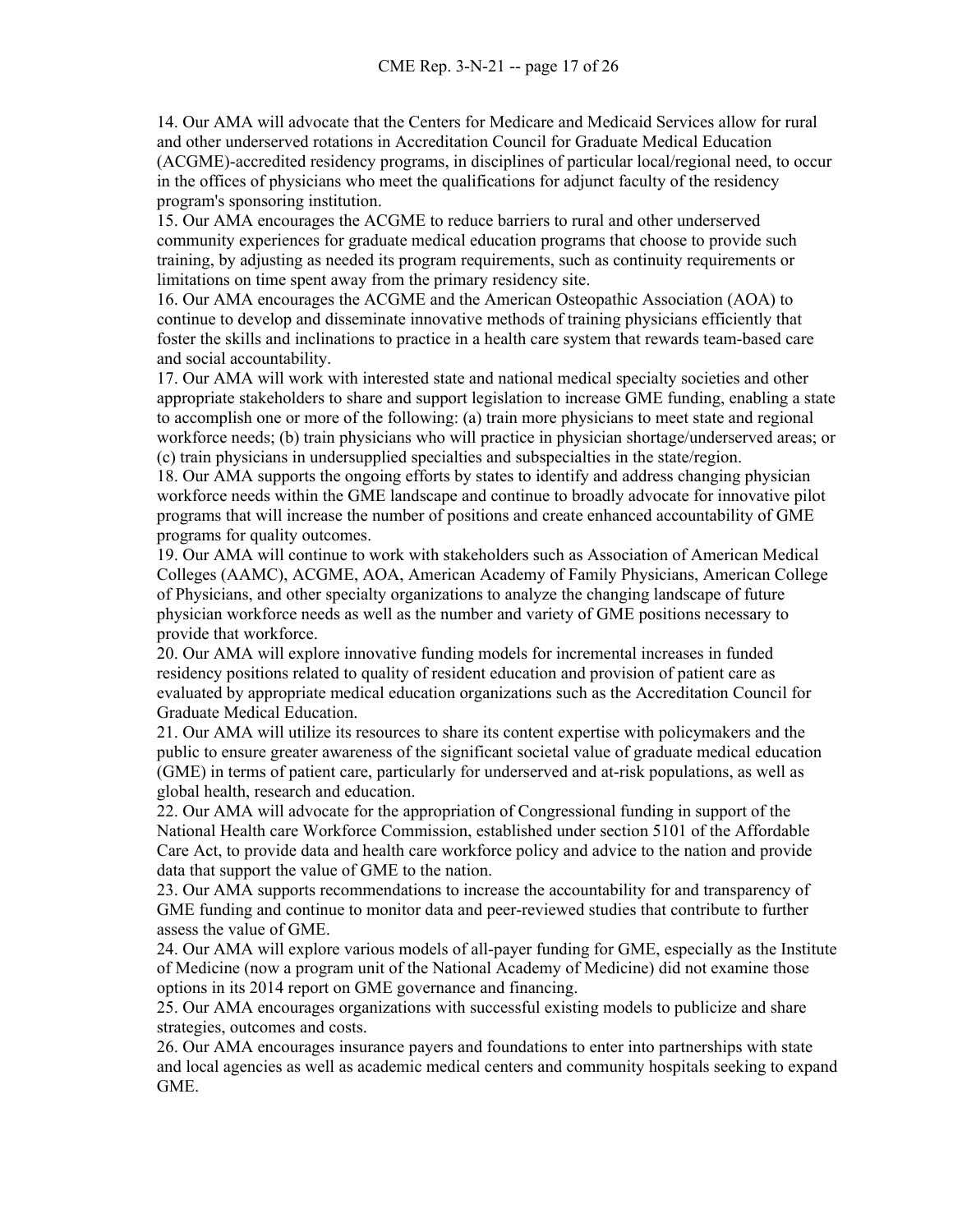27. Our AMA will develop, along with other interested stakeholders, a national campaign to educate the public on the definition and importance of graduate medical education, student debt and the state of the medical profession today and in the future.

28. Our AMA will collaborate with other stakeholder organizations to evaluate and work to establish consensus regarding the appropriate economic value of resident and fellow services. 29. Our AMA will monitor ongoing pilots and demonstration projects, and explore the feasibility of broader implementation of proposals that show promise as alternative means for funding physician education and training while providing appropriate compensation for residents and fellows.

30. Our AMA will monitor the status of the House Energy and Commerce Committee's response to public comments solicited regarding the 2014 IOM report, Graduate Medical Education That Meets the Nation's Health Needs, as well as results of ongoing studies, including that requested of the GAO, in order to formulate new advocacy strategy for GME funding, and will report back to the House of Delegates regularly on important changes in the landscape of GME funding.

31. Our AMA will advocate to the Centers for Medicare & Medicaid Services to adopt the concept of Cap-Flexibility and allow new and current Graduate Medical Education teaching institutions to extend their cap-building window for up to an additional five years beyond the current window (for a total of up to ten years), giving priority to new residency programs in underserved areas and/or economically depressed areas.

32. Our AMA will: (a) encourage all existing and planned allopathic and osteopathic medical schools to thoroughly research match statistics and other career placement metrics when developing career guidance plans; (b) strongly advocate for and work with legislators, private sector partnerships, and existing and planned osteopathic and allopathic medical schools to create and fund graduate medical education (GME) programs that can accommodate the equivalent number of additional medical school graduates consistent with the workforce needs of our nation; and (c) encourage the Liaison Committee on Medical Education (LCME), the Commission on Osteopathic College Accreditation (COCA), and other accrediting bodies, as part of accreditation of allopathic and osteopathic medical schools, to prospectively and retrospectively monitor medical school graduates rates of placement into GME as well as GME completion.

33. Our AMA encourages the Secretary of the U.S. Department of Health and Human Services to coordinate with federal agencies that fund GME training to identify and collect information needed to effectively evaluate how hospitals, health systems, and health centers with residency programs are utilizing these financial resources to meet the nation's health care workforce needs. This includes information on payment amounts by the type of training programs supported, resident training costs and revenue generation, output or outcomes related to health workforce planning (i.e., percentage of primary care residents that went on to practice in rural or medically underserved areas), and measures related to resident competency and educational quality offered by GME training programs.

### *D-400.985, "Geographic Practice Cost Index"*

Our AMA will: (1) use the AMA Physician Practice Information Survey to determine actual differences in rural vs. urban practice expenses; (2) seek Congressional authorization of a detailed study of the way rents are reflected in the Geographic Practice Cost Index (GPCI); (3) advocate that payments under physician quality improvement initiatives not be subject to existing geographic variation adjustments (i.e., GPCIs); and (4) provide annual updates on the Centers for Medicare and Medicaid Services efforts to improve the accuracy of Medicare Economic Index weights and geographic adjustments and their impact on the physician payment schedule, and AMA advocacy efforts on these issues.

### *D-400.989, "Equal Pay for Equal Work"*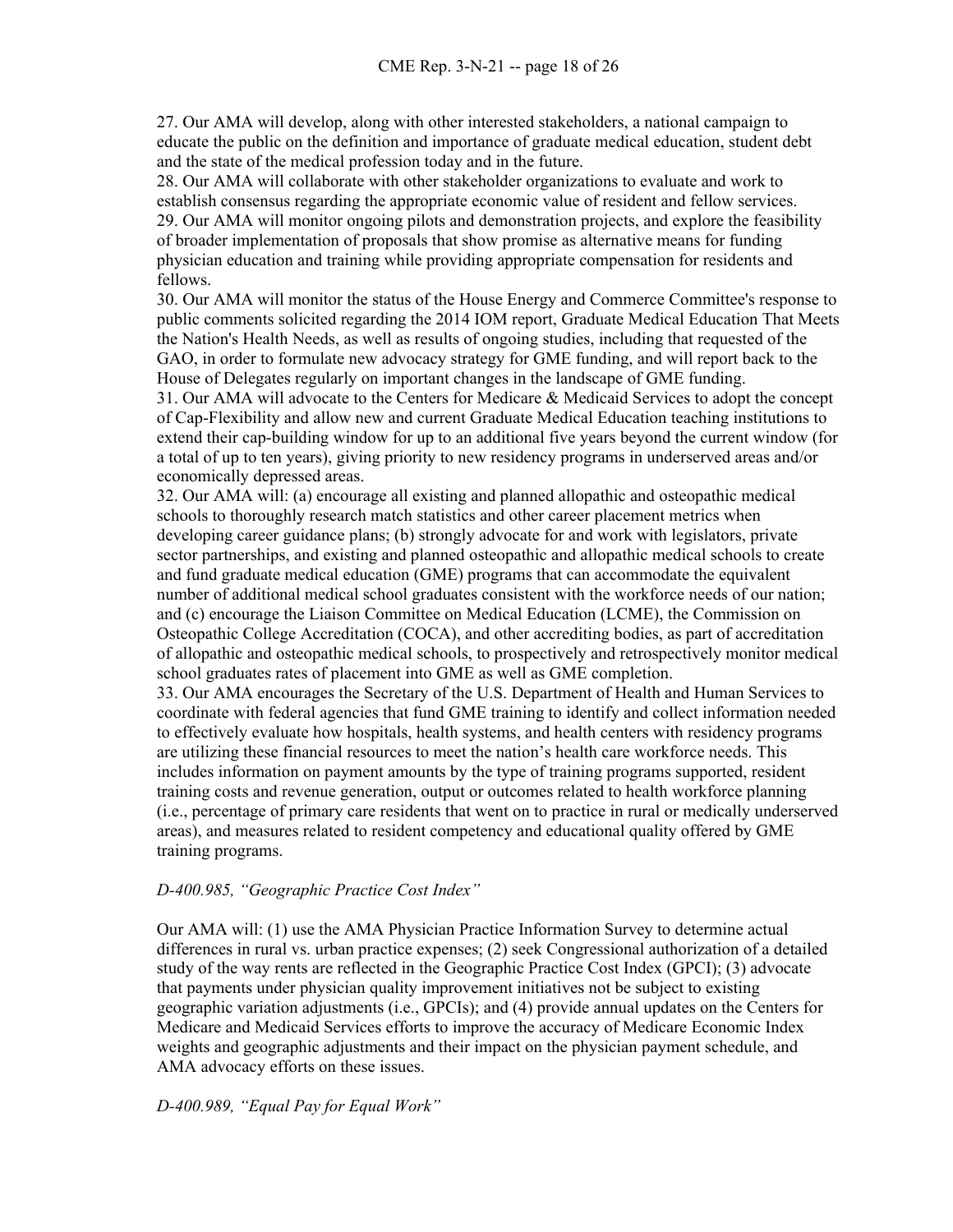Our AMA: (1) shall make its first legislative priority to fix the Medicare payment update problem because this is the most immediate means of increasing Medicare payments to physicians in rural states and will have the greatest impact; (2) shall seek enactment of legislation directing the General Accounting Office to develop and recommend to Congress policy options for reducing any unjustified geographic disparities in Medicare physician payment rates and improving physician recruitment and retention in underserved rural areas; and (3) shall advocate strongly to the current administration and Congress that additional funds must be put into the Medicare physician payment system and that continued budget neutrality is not an option.

#### *H-200.949, Principles of and Actions to Address Primary Care Workforce*

1. Our patients require a sufficient, well-trained supply of primary care physicians--family physicians, general internists, general pediatricians, and obstetricians/gynecologists--to meet the nation's current and projected demand for health care services.

2. To help accomplish this critical goal, our American Medical Association (AMA) will work with a variety of key stakeholders, to include federal and state legislators and regulatory bodies; national and state specialty societies and medical associations, including those representing primary care fields; and accreditation, certification, licensing, and regulatory bodies from across the continuum of medical education (undergraduate, graduate, and continuing medical education).

3. Through its work with these stakeholders, our AMA will encourage development and dissemination of innovative models to recruit medical students interested in primary care, train primary care physicians, and enhance both the perception and the reality of primary care practice, to encompass the following components: a) Changes to medical school admissions and recruitment of medical students to primary care specialties, including counseling of medical students as they develop their career plans; b) Curriculum changes throughout the medical education continuum; c) Expanded financial aid and debt relief options; d) Financial and logistical support for primary care practice, including adequate reimbursement, and enhancements to the practice environment to ensure professional satisfaction and practice sustainability; and e) Support for research and advocacy related to primary care.

4. Admissions and recruitment: The medical school admissions process should reflect the specific institution's mission. Those schools with missions that include primary care should consider those predictor variables among applicants that are associated with choice of these specialties.

5. Medical schools, through continued and expanded recruitment and outreach activities into secondary schools, colleges, and universities, should develop and increase the pool of applicants likely to practice primary care by seeking out those students whose profiles indicate a likelihood of practicing in primary care and underserved areas, while establishing strict guidelines to preclude discrimination.

6. Career counseling and exposure to primary care: Medical schools should provide to students career counseling related to the choice of a primary care specialty, and ensure that primary care physicians are well-represented as teachers, mentors, and role models to future physicians.

7. Financial assistance programs should be created to provide students with primary care experiences in ambulatory settings, especially in underserved areas. These could include funded preceptorships or summer work/study opportunities.

8. Curriculum: Voluntary efforts to develop and expand both undergraduate and graduate medical education programs to educate primary care physicians in increasing numbers should be continued. The establishment of appropriate administrative units for all primary care specialties should be encouraged.

9. Medical schools with an explicit commitment to primary care should structure the curriculum to support this objective. At the same time, all medical schools should be encouraged to continue to change their curriculum to put more emphasis on primary care.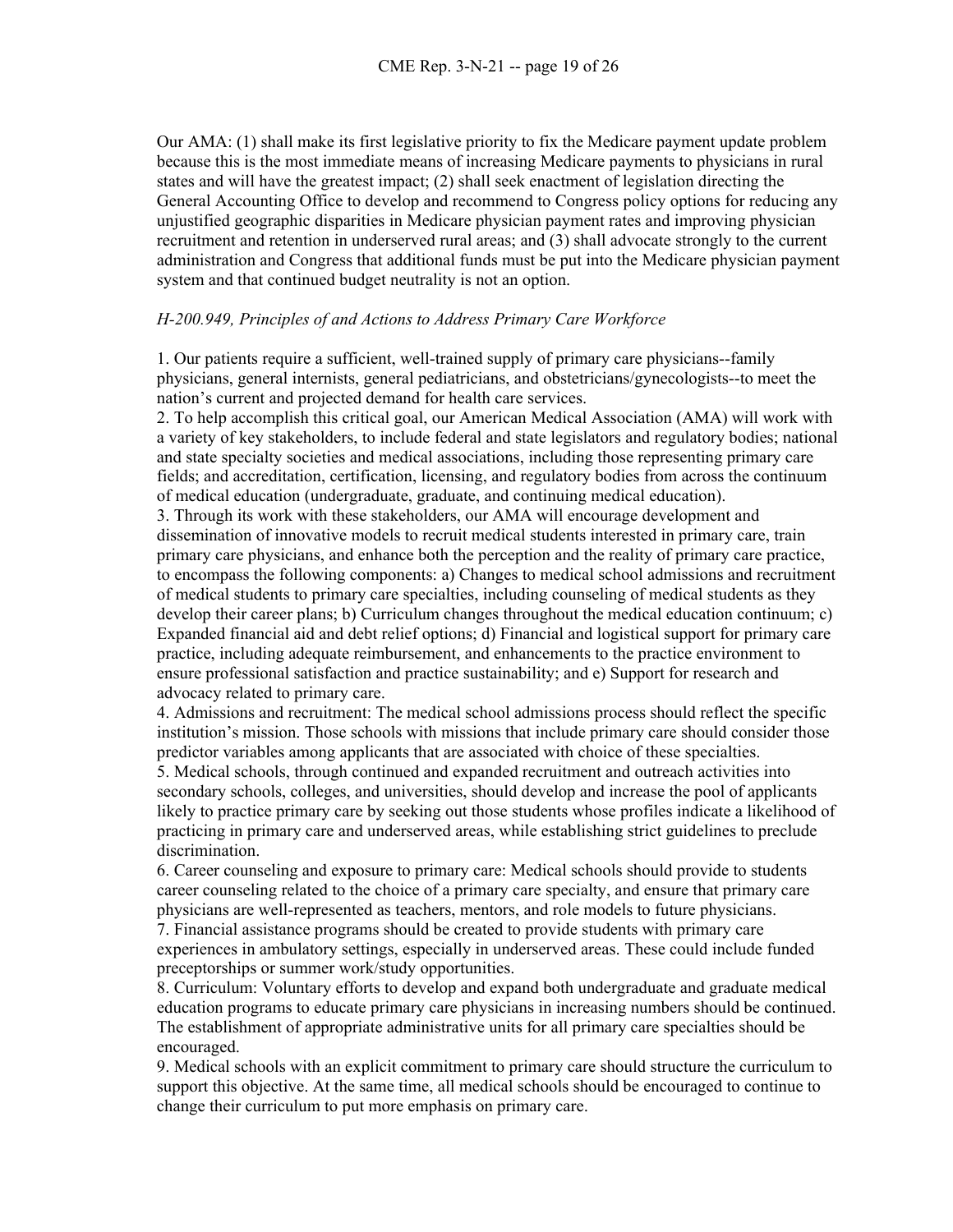10. All four years of the curriculum in every medical school should provide primary care experiences for all students, to feature increasing levels of student responsibility and use of ambulatory and community-based settings.

11. Federal funding, without coercive terms, should be available to institutions needing financial support to expand resources for both undergraduate and graduate medical education programs designed to increase the number of primary care physicians. Our AMA will advocate for public (federal and state) and private payers to a) develop enhanced funding and related incentives from all sources to provide education for medical students and resident/fellow physicians, respectively, in progressive, community-based models of integrated care focused on quality and outcomes (such as the patient-centered medical home and the chronic care model) to enhance primary care as a career choice; b) fund and foster innovative pilot programs that change the current approaches to primary care in undergraduate and graduate medical education, especially in urban and rural underserved areas; and c) evaluate these efforts for their effectiveness in increasing the number of students choosing primary care careers and helping facilitate the elimination of geographic, racial, and other health care disparities.

12. Medical schools and teaching hospitals in underserved areas should promote medical student and resident/fellow physician rotations through local family health clinics for the underserved, with financial assistance to the clinics to compensate their teaching efforts.

13. The curriculum in primary care residency programs and training sites should be consistent with the objective of training generalist physicians. Our AMA will encourage the Accreditation Council for Graduate Medical Education to (a) support primary care residency programs, including community hospital-based programs, and (b) develop an accreditation environment and novel pathways that promote innovations in graduate medical education, using progressive, communitybased models of integrated care focused on quality and outcomes (such as the patient-centered medical home and the chronic care model).

14. The visibility of primary care faculty members should be enhanced within the medical school, and positive attitudes toward primary care among all faculty members should be encouraged. 15. Support for practicing primary care physicians: Administrative support mechanisms should be developed to assist primary care physicians in the logistics of their practices, along with enhanced efforts to reduce administrative activities unrelated to patient care, to help ensure professional satisfaction and practice sustainability.

16. There should be increased financial incentives for physicians practicing primary care, especially those in rural and urban underserved areas, to include scholarship or loan repayment programs, relief of professional liability burdens, and Medicaid case management programs, among others. Our AMA will advocate to state and federal legislative and regulatory bodies, among others, for development of public and/or private incentive programs, and expansion and increased funding for existing programs, to further encourage practice in underserved areas and decrease the debt load of primary care physicians. The imposition of specific outcome targets should be resisted, especially in the absence of additional support to the schools.

17. Our AMA will continue to advocate, in collaboration with relevant specialty societies, for the recommendations from the AMA/Specialty Society RVS Update Committee (RUC) related to reimbursement for E&M services and coverage of services related to care coordination, including patient education, counseling, team meetings and other functions; and work to ensure that private payers fully recognize the value of E&M services, incorporating the RUC-recommended increases adopted for the most current Medicare RBRVS.

18. Our AMA will advocate for public (federal and state) and private payers to develop physician reimbursement systems to promote primary care and specialty practices in progressive, community-based models of integrated care focused on quality and outcomes such as the patientcentered medical home and the chronic care model consistent with current AMA Policies H-160.918 and H-160.919.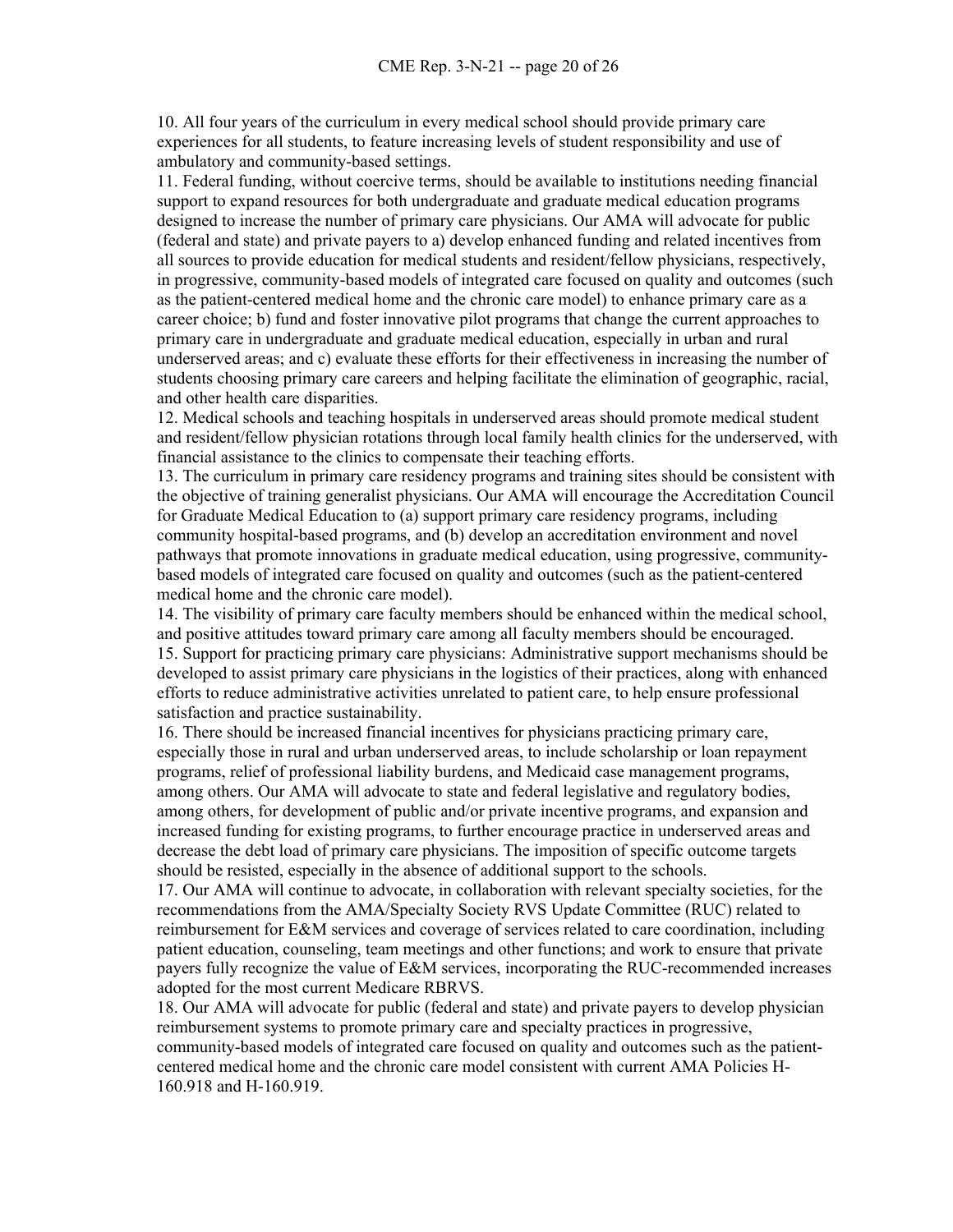19. There should be educational support systems for primary care physicians, especially those practicing in underserved areas.

20. Our AMA will urge urban hospitals, medical centers, state medical associations, and specialty societies to consider the expanded use of mobile health care capabilities.

21. Our AMA will encourage the Centers for Medicare & Medicaid Services to explore the use of telemedicine to improve access to and support for urban primary care practices in underserved settings.

22. Accredited continuing medical education providers should promote and establish continuing medical education courses in performing, prescribing, interpreting and reinforcing primary care services.

23. Practicing physicians in other specialties--particularly those practicing in underserved urban or rural areas--should be provided the opportunity to gain specific primary care competencies through short-term preceptorships or postgraduate fellowships offered by departments of family medicine, internal medicine, pediatrics, etc., at medical schools or teaching hospitals. In addition, part-time training should be encouraged, to allow physicians in these programs to practice concurrently, and further research into these concepts should be encouraged.

24. Our AMA supports continued funding of Public Health Service Act, Title VII, Section 747, and encourages advocacy in this regard by AMA members and the public.

25. Research: Analysis of state and federal financial assistance programs should be undertaken, to determine if these programs are having the desired workforce effects, particularly for students from disadvantaged groups and those that are underrepresented in medicine, and to gauge the impact of these programs on elimination of geographic, racial, and other health care disparities. Additional research should identify the factors that deter students and physicians from choosing and remaining in primary care disciplines. Further, our AMA should continue to monitor trends in the choice of a primary care specialty and the availability of primary care graduate medical education positions. The results of these and related research endeavors should support and further refine AMA policy to enhance primary care as a career choice.

*H-200.954, "US Physician Shortage"*

### Our AMA:

(1) explicitly recognizes the existing shortage of physicians in many specialties and areas of the US;

(2) supports efforts to quantify the geographic maldistribution and physician shortage in many specialties;

(3) supports current programs to alleviate the shortages in many specialties and the maldistribution of physicians in the US;

(4) encourages medical schools and residency programs to consider developing admissions policies and practices and targeted educational efforts aimed at attracting physicians to practice in underserved areas and to provide care to underserved populations;

(5) encourages medical schools and residency programs to continue to provide courses, clerkships, and longitudinal experiences in rural and other underserved areas as a means to support educational program objectives and to influence choice of graduates' practice locations;

(6) encourages medical schools to include criteria and processes in admission of medical students that are predictive of graduates' eventual practice in underserved areas and with underserved populations;

(7) will continue to advocate for funding from public and private payers for educational programs that provide experiences for medical students in rural and other underserved areas;

(8) will continue to advocate for funding from all payers (public and private sector) to increase the number of graduate medical education positions in specialties leading to first certification;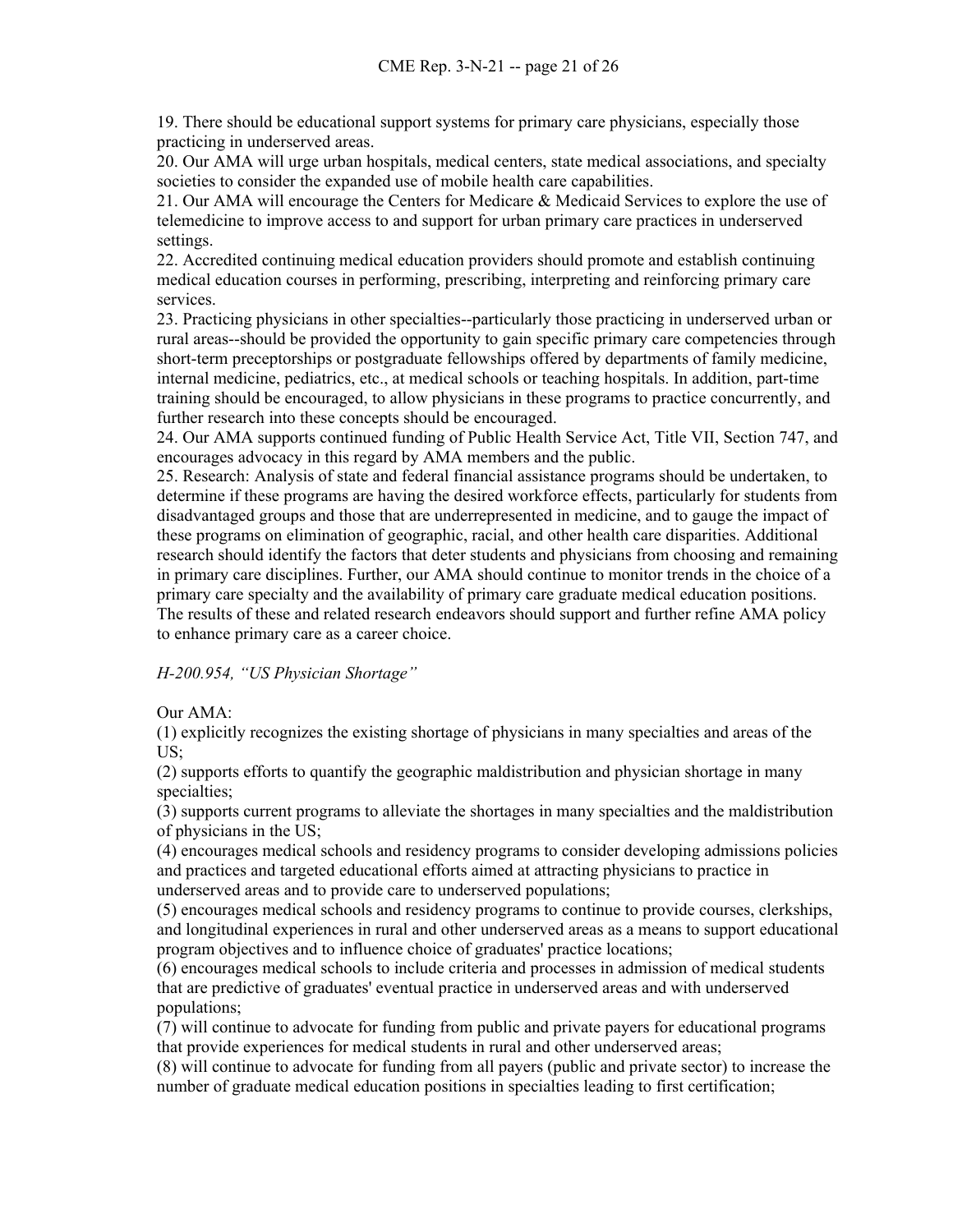(9) will work with other groups to explore additional innovative strategies for funding graduate medical education positions, including positions tied to geographic or specialty need; (10) continues to work with the Association of American Medical Colleges (AAMC) and other relevant groups to monitor the outcomes of the National Resident Matching Program; and (11) continues to work with the AAMC and other relevant groups to develop strategies to address the current and potential shortages in clinical training sites for medical students. (12) will: (a) promote greater awareness and implementation of the Project ECHO (Extension for Community Health care Outcomes) and Child Psychiatry Access Project models among academic health centers and community-based primary care physicians; (b) work with stakeholders to identify and mitigate barriers to broader implementation of these models in the United States; and (c) monitor whether health care payers offer additional payment or incentive payments for physicians who engage in clinical practice improvement activities as a result of their participation in programs such as Project ECHO and the Child Psychiatry Access Project; and if confirmed, promote awareness of these benefits among physicians.

### *H-200.972, "Primary Care Physicians in Underserved Areas"*

1. Our AMA should pursue the following plan to improve the recruitment and retention of physicians in underserved areas:

(a) Encourage the creation and pilot-testing of school-based, faith-based, and community-based urban/rural family health clinics, with an emphasis on health education, prevention, primary care, and prenatal care.

(b) Encourage the affiliation of these family health clinics with local medical schools and teaching hospitals.

(c) Advocate for the implementation of AMA policy that supports extension of the rural health clinic concept to urban areas with appropriate federal agencies.

(d) Encourage the AMA Senior Physicians Section to consider the involvement of retired physicians in underserved settings, with appropriate mechanisms to ensure their competence.

(e) Urge hospitals and medical societies to develop opportunities for physicians to work part-time to staff health clinics that help meet the needs of underserved patient populations.

(f) Encourage the AMA and state medical associations to incorporate into state and federal health system reform legislative relief or immunity from professional liability for senior, part-time, or other physicians who help meet the needs of underserved patient populations.

(g) Urge hospitals and medical centers to seek out the use of available military health care resources and personnel, which can be used to help meet the needs of underserved patient populations.

2. Our AMA supports efforts to: (a) expand opportunities to retain international medical graduates after the expiration of allocated periods under current law; and (b) increase the recruitment and retention of physicians practicing in federally designated health professional shortage areas.

### *H. 240.971, "Elimination of Payment Differentials Between Urban and Rural Medical Care"*

Our AMA (1) supports elimination of Medicare reimbursement differentials between urban and rural medical care; and (2) supports efforts to inform the Congress of the impact of such programs on the rural population.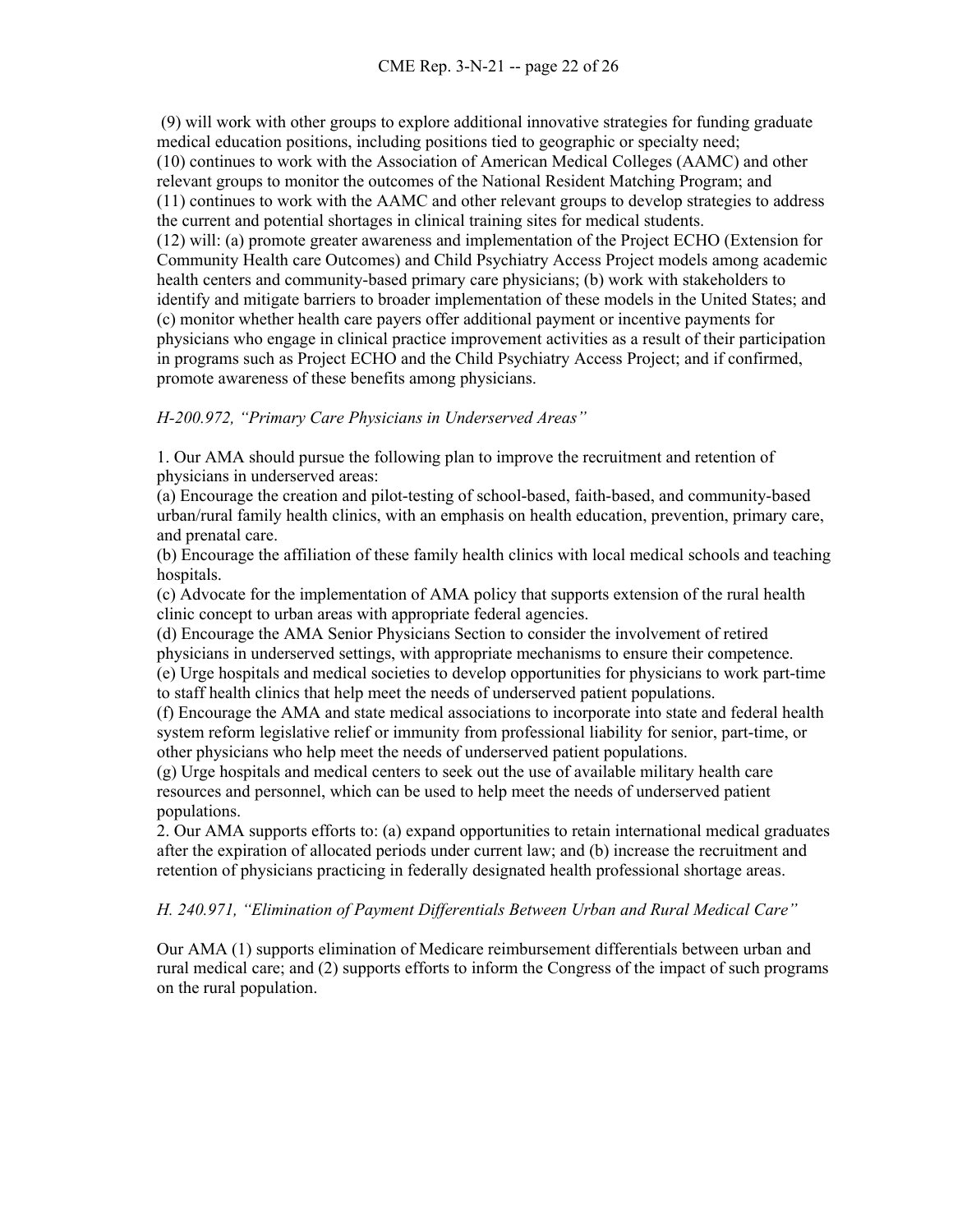### *H-400.988, "Medicare Reimbursement, Geographical Differences"*

The AMA reaffirms its policy that geographic variations under a Medicare payment schedule should reflect only valid and demonstrable differences in physician practice costs, especially liability premiums, with other non-geographic practice cost index (GPCI) -based adjustments as needed to remedy demonstrable access problems in specific geographic areas. (Sub. Res. 82, A-89 Reaffirmed: BOT Rep. DD, I-92 Reaffirmed: CMS Rep. 10, A-03 Reaffirmation A-06 Reaffirmation I-07 Reaffirmation A-08 Reaffirmation A-09 Reaffirmed: BOT Action in response to referred for decision Res. 212, A-09 Modified: CMS Rep. 4, A-11 Reaffirmed: CMS Rep. 1, I-11 Reaffirmed in lieu of Res. 122, A-12 Reaffirmed in lieu of Res. 113, A-13)

#### *H-465.979, "Economic Viability of Rural Sole Community Hospitals"*

Our AMA: (1) recognizes that economically viable small rural hospitals are critical to preserving patient access to high-quality care and provider sustainability in rural communities; and (2) supports the efforts of organizations advocating directly on behalf of small rural hospitals provided that the efforts are consistent with AMA policy.

#### *H-465.980, "Rural Community Health Networks"*

AMA policy is that development of rural community health networks be organized using the following principles: (1) Local delivery systems should be organized around the physical, mental and social needs of the community; (2) Clinical decision-making and financial management should reside within the community health network whenever feasible with physicians retaining responsibility for a network's medical, quality and utilization management; (3) Savings generated by community health networks should be reinvested in the local health care delivery system, rather than redirected elsewhere, since rural health systems and economies are fundamentally intertwined; (4) Patients should retain access to the spectrum of local health services, thereby preserving patient-physician relationships and continuity of care; and (5) Participation in rural community health networks should be voluntary, but open to all qualified rural physicians and other health care providers wishing to participate.

#### *H-465.981, "Enhancing Rural Physician Practices"*

The AMA: (1) supports legislation to extend the 10% Medicare payment bonus to physicians practicing in rural counties and other areas where the poverty rate exceeds a certain threshold, regardless of the areas' Health Professional Shortage Area (HPSA) status; (2) encourages federal and state governments to make available low interest loans and other financial assistance to assist physicians with shortage area practices in defraying their costs of compliance with requirements of the Occupational Safety and Health Administration, Americans with Disabilities Act and other national or state regulatory requirements; (3) will explore the feasibility of supporting the legislative and/or regulatory changes necessary to establish a waiver process through which shortage area practices can seek exemption from specific elements of regulatory requirements when improved access, without significant detriment to quality, will result; and (4) supports legislation that would allow shortage area physician practices to qualify as Rural Health Clinics without the need to employ one or more physician extenders.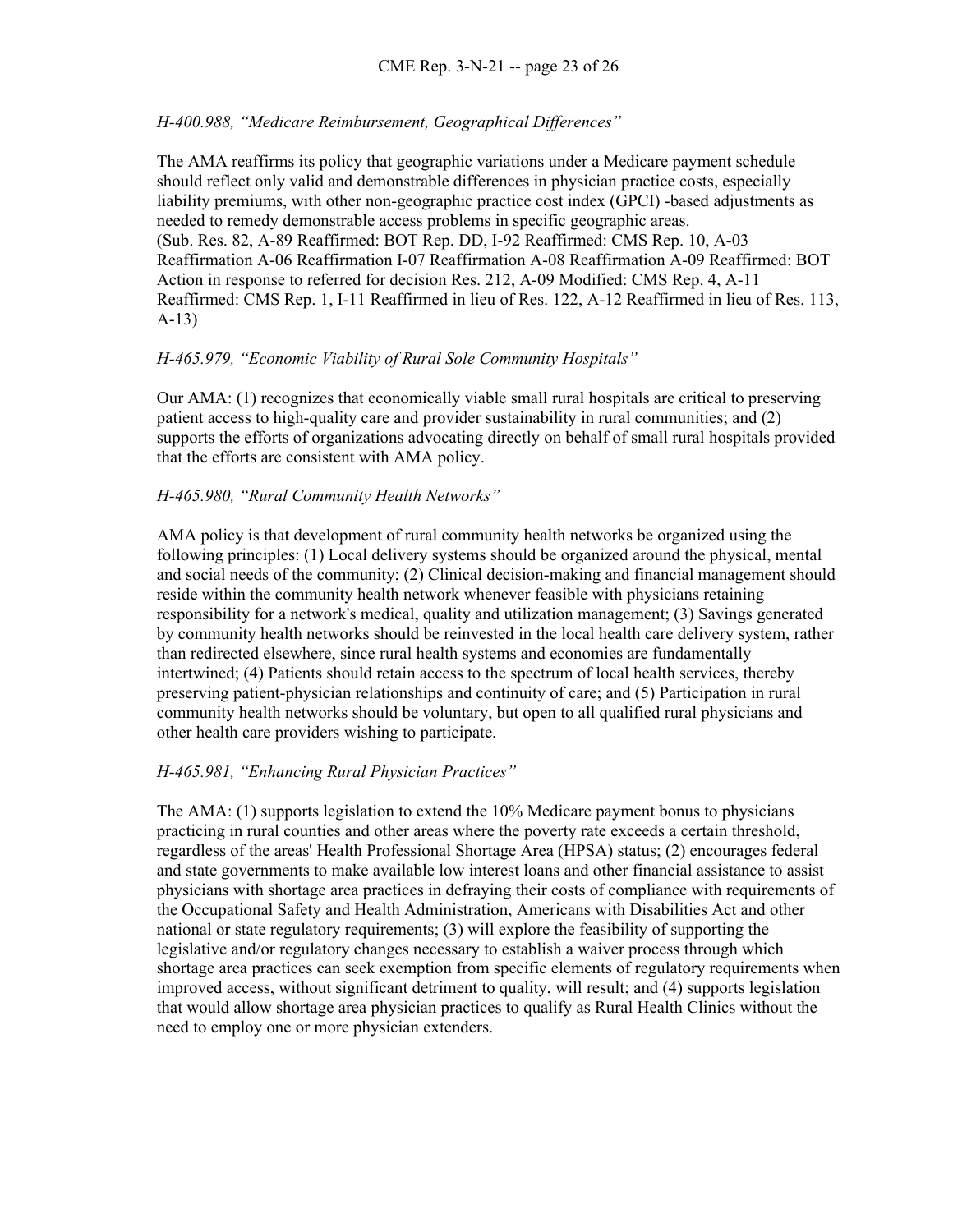### *H-465.982, "Rural Health"*

The AMA: (1) encourages state medical associations to study the relevance of managed competition proposals to meeting health care needs of their rural populations; (2) encourages state associations to work with their respective state governments to implement rural health demonstration projects; and (3) will provide all adequate resources to assist state associations in dealing with managed competition in rural areas.

### *H-465.989, "Rural Health"*

It is the policy of the AMA that: (1) the AMA closely monitor the impact of balance billing restrictions mandated by the Budget Reconciliation legislation on reimbursement levels and access to care in rural areas, and take action as needed to moderate that impact; (2) the AMA closely monitor implementation of the legislation establishing essential access community hospitals and rural primary care hospitals, to ensure that this program is implemented in a manner conducive to high quality of patient care and consistent with Association policy concerning the functions and supervision of physician assistants and nurse practitioners; (3) state medical associations be encouraged to monitor similarly and to influence any legislation or regulations governing the development and operation of such limited service rural hospital facilities in their own jurisdictions; and (4) the AMA establish liaison with the American Hospital Association, Congress and the Centers for Medicare & Medicaid Services regarding any further development of essential access community hospitals and rural primary care hospitals grants.

### *H-465.990, "Closing of Small Rural Hospitals"*

Our AMA encourages legislation to reduce the financial constraints on small rural hospitals in order to improve access to health care.

## *H-465.994, "Improving Rural Health"*

1. Our AMA (a) supports continued and intensified efforts to develop and implement proposals for improving rural health care, (b) urges physicians practicing in rural areas to be actively involved in these efforts, and (c) advocates widely publicizing AMA's policies and proposals for improving rural health care to the profession, other concerned groups, and the public.

2. Our AMA will work with other entities and organizations interested in public health to:

- Identify and disseminate concrete examples of administrative leadership and funding structures that support and optimize local, community-based rural public health.
- Develop an actionable advocacy plan to positively impact local, community-based rural public health including but not limited to the development of rural public health networks, training of current and future rural physicians in core public health techniques and novel funding mechanisms to support public health initiatives that are led and managed by local public health authorities.
- Study efforts to optimize rural public health.

### *H.465.997, "Access to and Quality of Rural Health Care"*

(1) Our AMA believes that solutions to access problems in rural areas should be developed through the efforts of voluntary local health planning groups, coordinated at the regional or state level by a similar voluntary health planning entity. Regional or statewide coordination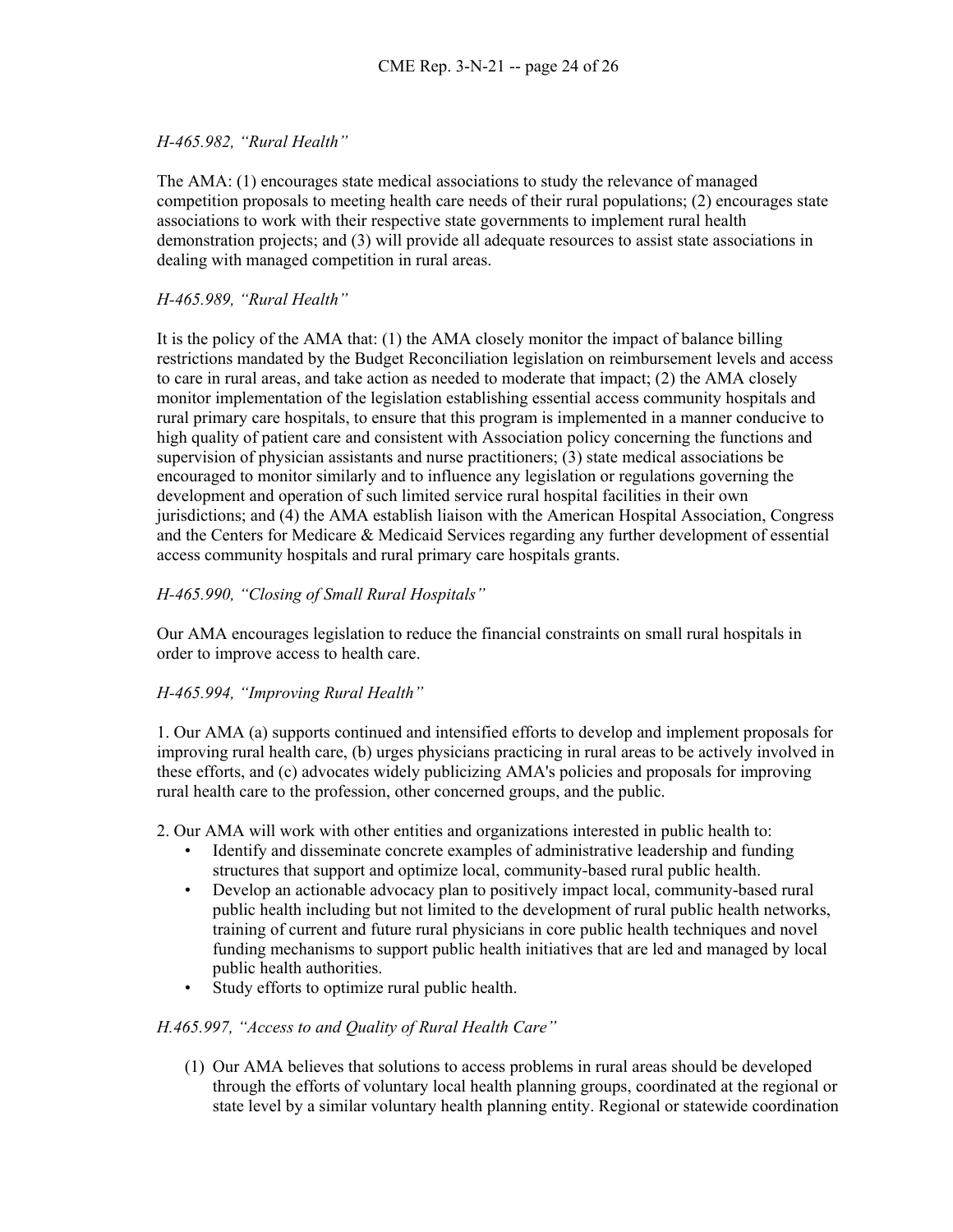of local efforts will not only help to remedy a particular community's problems, but will also help to avoid and, if necessary, resolve existing duplication of health care resources. (2) In addition to local solutions, our AMA believes that on a national level, the implementation of Association policy for providing the uninsured and underinsured with adequate protection against health care expense would be an effective way to help maintain and improve access to care for residents of economically depressed rural areas who lack adequate health insurance coverage. Efforts to place National Health Service Corps physicians in underserved areas of the country should also be continued.

#### *D-255.985, "Conrad 30 - J-1 Visa Waivers"*

1. Our AMA will: (A) lobby for the reauthorization of the Conrad 30 J-1 Visa Waiver Program; (B) advocate that the J-1 Visa waiver slots be increased from 30 to 50 per state; (C) advocate for expansion of the J-1 Visa Waiver Program to allow IMGs to serve on the faculty of medical schools and residency programs in geographic areas or specialties with workforce shortages; (D) publish on its website J-1 visa waiver (Conrad 30) statistics and information provided by state Conrad 30 administrators along with a frequently asked questions (FAQs) document about the Conrad 30 program; (E) advocate for solutions to expand the J-1 Visa Waiver Program to increase the overall number of waiver positions in the US in order to increase the number of IMGs who are willing to work in underserved areas to alleviate the physician workforce shortage; (F) work with the Educational Commission for Foreign Medical Graduates and other stakeholders to facilitate better communication and information sharing among Conrad 30 administrators, IMGs, US Citizenship and Immigration Services and the State Department; and (G) continue to communicate with the Conrad 30 administrators and IMGS members to share information and best practices in order to fully utilize and expand the Conrad 30 program.

2. Our AMA will continue to monitor legislation and provide support for improvements to the J-1 Visa Waiver program.

3. Our AMA will continue to promote its educational or other relevant resources to IMGs participating or considering participating in J-1 Visa waiver programs.

4. As a benefit of membership, our AMA will provide advice and information on Federation and other resources (but not legal opinions or representation), as appropriate to IMGs in matters pertaining to work-related abuses.

5. Our AMA encourages IMGs to consult with their state medical society and consider requesting that their state society ask for assistance by the AMA Litigation Center, if it meets the Litigation Center's established case selection criteria.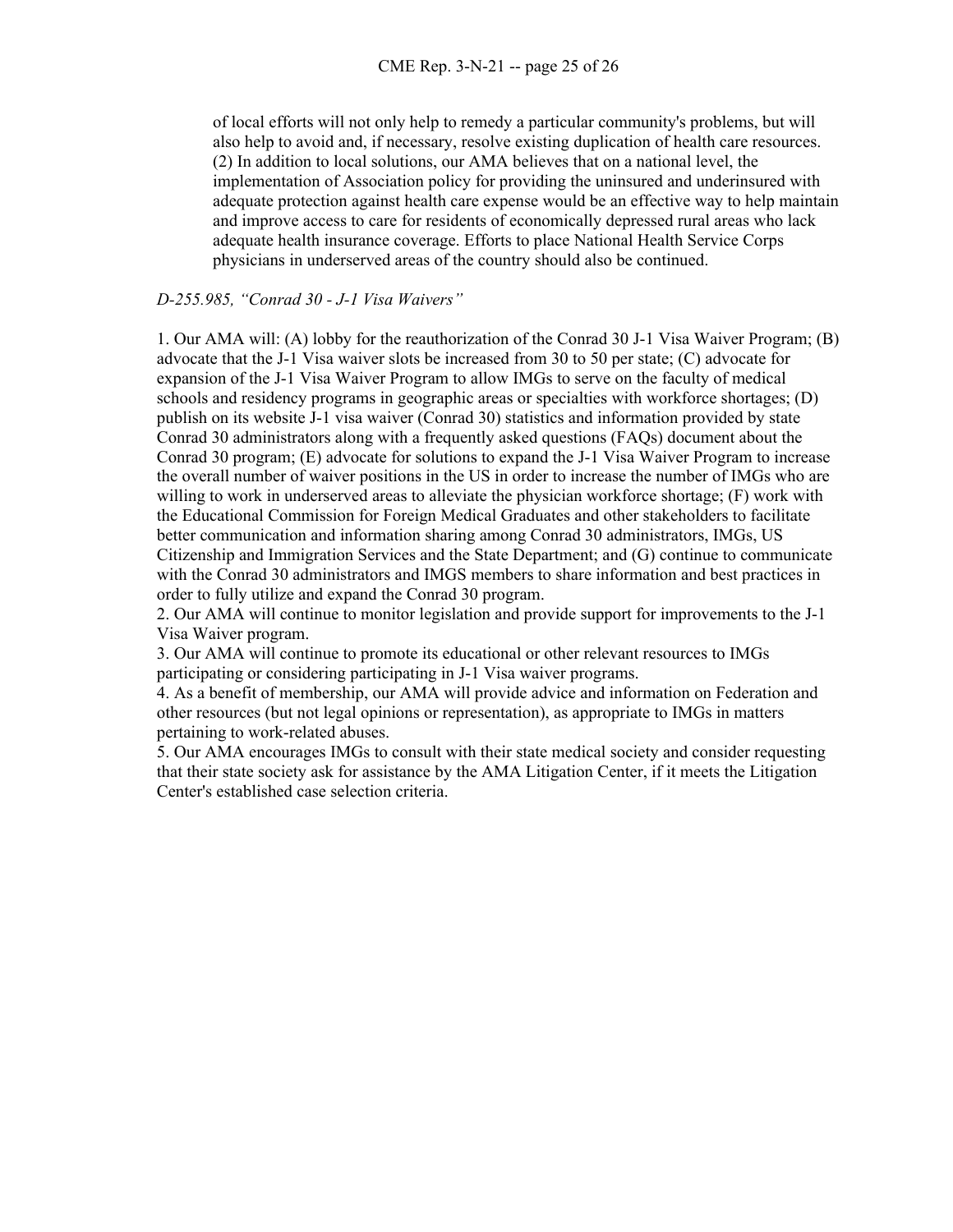#### **REFERENCES**

<sup>1</sup> AAMC. 2020. New AAMC Report Confirms Growing Physician Shortage. [https://www.aamc.org/news](https://www.aamc.org/news-insights/press-releases/new-aamc-report-confirms-growing-physician-shortage)[insights/press-releases/new-aamc-report-confirms-growing-physician-shortage.](https://www.aamc.org/news-insights/press-releases/new-aamc-report-confirms-growing-physician-shortage) Accessed February 5, 2021.

<sup>2</sup> Orlowski, J., and Dill, M. September 2017. Rural America Faces Shortage of Physicians to Care for Rapidly Aging Population. Aging Today. [https://www.asaging.org/blog/rural-america-faces-shortage](about:blank)[physicians-care-rapidly-aging-population.](about:blank) Accessed February 21, 2020.

<sup>3</sup> Shipman, S. A., Wendling, A., Jones, K. C., Kovar-Gough, I., Orlowski, J. M., & Phillips, J. 2019. The Decline In Rural Medical Students: A Growing Gap In Geographic Diversity Threatens The Rural Physician Workforce. Health Affairs, 38(12), 2011-2018. [https://www.healthaffairs.org/doi/10.1377/hlthaff.2019.00924.](https://www.healthaffairs.org/doi/10.1377/hlthaff.2019.00924) Accessed September 1, 2021.

<sup>4</sup> Council, H. A. 2012. Race & ethnicity in rural America. Rural Research Briefs, April, 1283-88. [http://ruralhome.nonprofitsoapbox.com/storage/research\\_notes/rrn-race-and-ethnicity-web.pdf.](about:blank) Accessed January 28, 2020.

<sup>5</sup> Martin, J. C., Avant, R. F., Bowman, M. A., Bucholtz, J. R., Dickinson, J. R., & Evans, K. L. (2004). Future of Family Medicine project leadership, committee (Mar–April 2004). The future of Family Medicine: a collaborative project of the family medicine community. Ann Fam Med, 2, S3-32. [https://doi.org/10.1370/afm.130.](https://doi.org/10.1370/afm.130) Accessed September 1, 2021.

<sup>6</sup> AAFP. 2014. Rural Practice, Keeping Physicians In (Position Paper). [https://www.aafp.org/about/policies/all/rural-practice-paper.html.](about:blank) Accessed January 29, 2020.

<sup>7</sup> Young, A., Chaudhry, H. J., Pei, X., Arnhart, K., Dugan, M., & Steingard, S. A. (2019). FSMB census of licensed physicians in the United States, 2018. *Journal of Medical Regulation*, *105*(2), 7-23. Accessed on September 8, 2021 from [https://www.fsmb.org/siteassets/advocacy/publications/2018census.pdf.](https://www.fsmb.org/siteassets/advocacy/publications/2018census.pdf)

<sup>8</sup> Jaret, P. (2020). Attracting the next generation of physicians to rural medicine. Association of American Medical Colleges. Accessed on September 10, 2021 fro[m https://www.aamc.org/news-insights/attracting](https://www.aamc.org/news-insights/attracting-next-generation-physicians-rural-medicine)[next-generation-physicians-rural-medicine.](https://www.aamc.org/news-insights/attracting-next-generation-physicians-rural-medicine)

<sup>9</sup> Cromartie, J. (2020). Modest Improvement in Nonmetro Population Change During the Decade Masks Larger Geographic Shifts (No. 1473-2020-608). Accessed on September 10, 2021 from [https://www.ers.usda.gov/amber-waves/2020/july/modest-improvement-in-nonmetro-population-change](https://www.ers.usda.gov/amber-waves/2020/july/modest-improvement-in-nonmetro-population-change-during-the-decade-masks-larger-geographic-shifts)[during-the-decade-masks-larger-geographic-shifts](https://www.ers.usda.gov/amber-waves/2020/july/modest-improvement-in-nonmetro-population-change-during-the-decade-masks-larger-geographic-shifts)

<sup>10</sup>The Robert Graham Center. (July 2005; Policy Paper Number 31). The Family Physician Workforce: The Special Case of Rural Populations. Accessed from March 27, 2020 from [https://www.graham](https://www.graham-center.org/rgc/publications-reports/publications/one-pagers/workforce-rural-2005.html)[center.org/rgc/publications-reports/publications/one-pagers/workforce-rural-2005.html](https://www.graham-center.org/rgc/publications-reports/publications/one-pagers/workforce-rural-2005.html)

<sup>11</sup> MacQueen, I.T., Maggard-Gibbons, M., Capra, G., Raaen, L., Ulloa, J.G., Shekelle, P.G., Miake-Lye, I., Beroes, J.M. and Hempel, S., 2018. Recruiting Rural Healthcare Providers Today: a Systematic Review of Training Program Success and Determinants of Geographic Choices. Journal of General Internal Medicine, 33(2), p.191.

<sup>12</sup> Komaromy, M., Grumbach, K., Drake, M., Vranizan, K., Lurie, N., Keane, D., & Bindman, A. B. (1996). The role of black and Hispanic physicians in providing health care for underserved populations. New England Journal of Medicine, 334(20), 1305-1310.

<sup>13</sup> Pathman, D. E., Steiner, B. D., Jones, B. D., & Konrad, T. R. 1999. Preparing and retaining rural physicians through medical education. Academic medicine: journal of the Association of American Medical Colleges, 74(7), 810-820.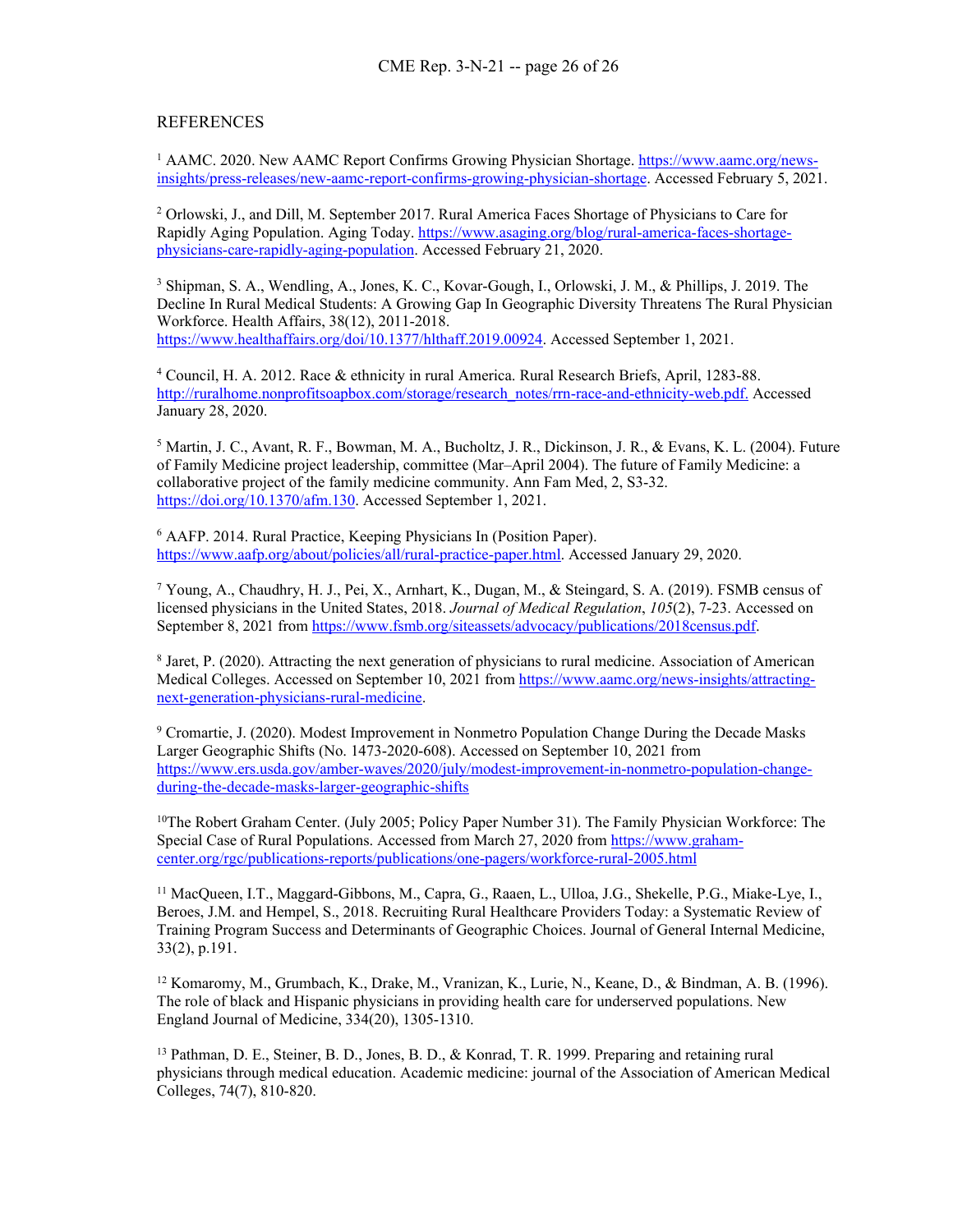<span id="page-27-0"></span><sup>14</sup> LaRavia, D., Calvert, J., Zavala, J., Smith, O.D., Talley, S., Gingrich, D., Polk, D., Granholm, M. and Lawson, N., 2002. Keeping physicians in rural practice. American Academy of Family Physicians Rural Recruitment and Retention Position Paper.

<span id="page-27-1"></span><sup>15</sup> U.S Government Accountability Office. 2020. Rural Hospital Closures: Affected Residents Had Reduced Access to Health Care Services. Accessed February 5, 2021 fro[m https://www.gao.gov/products/GAO-21-93.](https://www.gao.gov/products/GAO-21-93)

<span id="page-27-2"></span><sup>16</sup> Germack, H. D., Kandrack, R., & Martsolf, G. R. 2019. When rural hospitals close, the physician workforce goes. Health Affairs, 38(12), 2086-2094. [https://www.healthaffairs.org/doi/abs/10.1377/hlthaff.2019.00916.](about:blank) Accessed January 28, 2020.

<span id="page-27-3"></span><sup>17</sup> Hung, P., Kozhimannil, K., Closure of Hospital Obstetric Services Disproportionately Affects Less-Populated Rural Counties. (April 2017). University of Minnesota Rural Health Research Center. Retrieved from

[http://rhrc.umn.edu/wp-content/files\\_mf/1491501904UMRHRCOBclosuresPolicyBrief.pdf](http://rhrc.umn.edu/wp-content/files_mf/1491501904UMRHRCOBclosuresPolicyBrief.pdf)

<span id="page-27-4"></span><sup>18</sup> Searing, A., Cohen Ross, D. Medicaid Expansion Fills Gaps in Maternal Health Coverage Leading to Healthier Mothers and Babies. (May 2019). Georgetown University Health Policy Institute, Center for Children and Families. Retrieved from [https://ccf.georgetown.edu/wp-content/uploads/2019/05/Maternal-](https://ccf.georgetown.edu/wp-content/uploads/2019/05/Maternal-Health_FINAL-1.pdf)Health FINAL-1.pdf.

<span id="page-27-5"></span><sup>19</sup> Holmes, G. M., Kaufman, B. G., and Pink, G. H. Webcast on Financial Distress and Closures of Rural Hospitals. Rural Health Research Gateway webinar on September 21, 2017. Hosted by HRSA. Archived webinar presentation slides from [https://www.ruralhealthresearch.org/webinars/financial-distress-closures-of](about:blank)[rural-hospitals.](about:blank) Accessed February 21, 2020.

<span id="page-27-6"></span> $^{20}$  Navigant Consulting, Inc. 2019. The Potential Impact of a Medicare Public Option on U.S. Rural Hospitals and Communities: A Scenario Analysis. [https://americashealthcarefuture.org/wp](about:blank)[content/uploads/2019/10/Navigant-Rural-Public-Option-FINAL-8.19.pdf,](about:blank) Accessed February 21, 2020.

<span id="page-27-7"></span><sup>21</sup> Merritt Hawkins (2020). Final-year Medical Residents. A Survey Examining the Career Preferences, Plans and Expectations of Physicians Completing Their Residency Training. Accessed on September 10, 2021 from

<span id="page-27-8"></span>[https://www.merritthawkins.com/uploadedFiles/MerrittHawkins\\_Final\\_Year\\_Medical\\_Residents\\_Survey\\_20](https://www.merritthawkins.com/uploadedFiles/MerrittHawkins_Final_Year_Medical_Residents_Survey_2019.pdf) [19.pdf](https://www.merritthawkins.com/uploadedFiles/MerrittHawkins_Final_Year_Medical_Residents_Survey_2019.pdf)

<sup>22</sup> Eden, J., Berwick, D., & Wilensky, G. 2014. Graduate Medical Education That Meets the Nation's Health Needs. National Academies Press. 500 Fifth Street NW, Washington, DC 20001.

<span id="page-27-9"></span><sup>23</sup> Henderson, T. M. 2013. Medicaid graduate medical education payments: A 50-state survey. Association of American Medical Colleges. [https://nosorh.org/wp-content/uploads/2016/02/Data-and-Medicare-Expansion-](about:blank)[Tim-Henderson-Medicaid\\_GME\\_2015\\_Data.pdf.](about:blank) Accessed January 29, 2020.

<span id="page-27-10"></span><sup>24</sup> Spero, J. C., Fraher, E. P., Ricketts, T. C., & Rockey, P. H. (2013). GME in the United States: a review of state initiatives. Cecil G. Sheps Center for Health Services Research, The University of North Carolina at Chapel Hill.

<span id="page-27-11"></span><sup>25</sup> Wynn, B.O. 2012. (unpublished). GME Financing models. Presentation to IOM Committee on the Governance and Financing of Graduate Medical Education. Washington, DC. September 5, 2012.

<span id="page-27-12"></span><sup>26</sup> Wynn, B. O., Guarino, C. M., Morse, L., & Cho, M. (2006). Alternative ways of financing graduate medical education. Rand Health. [https://aspe.hhs.gov/system/files/pdf/74846/report.pdf.](about:blank) Accessed February 21, 2020.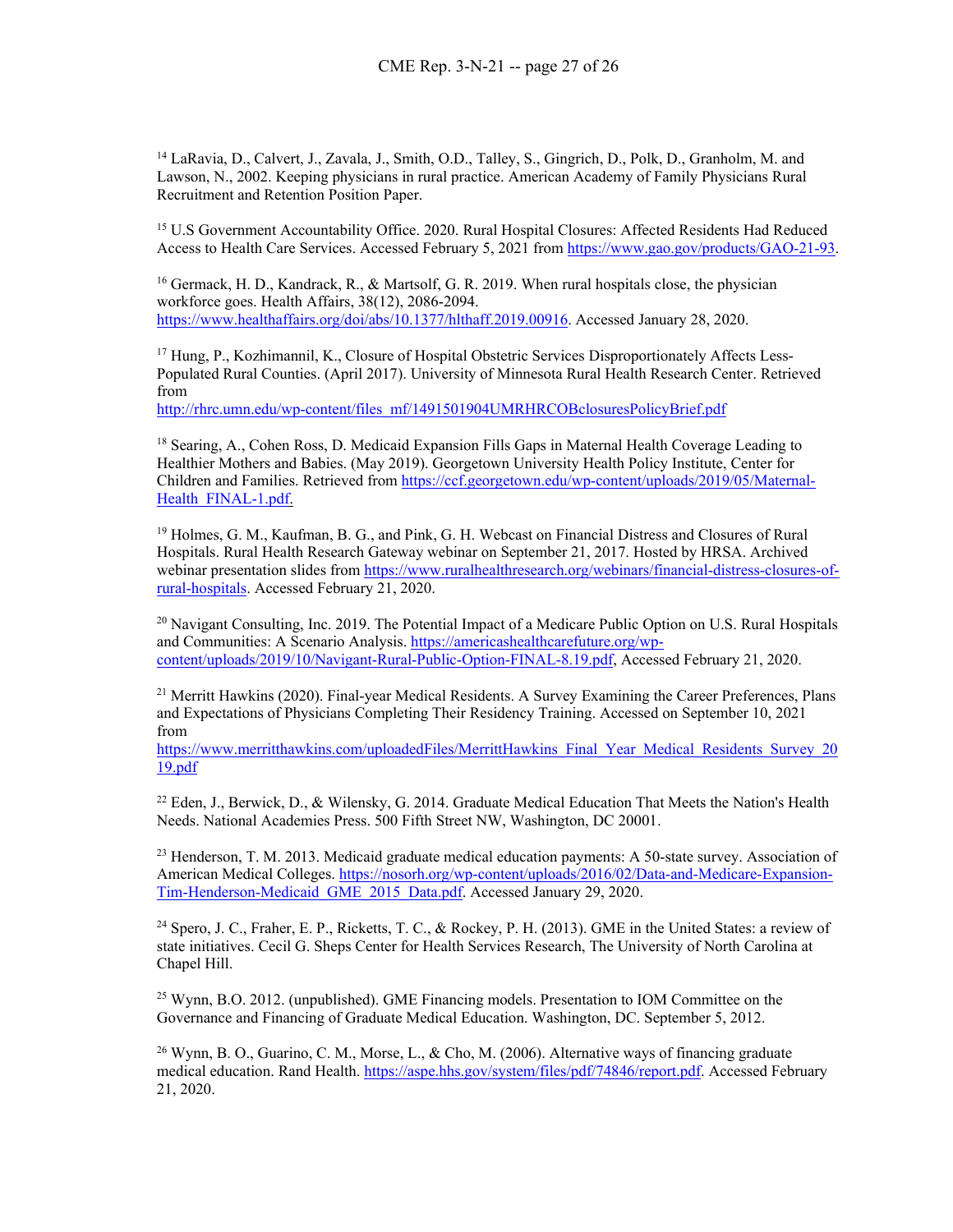<span id="page-28-0"></span> $27$  Consolidated Appropriations Act of 2021, H.R. 133, 116th Cong. (2020) (enacted). https://rules.house.gov/sites/democrats.rules.house.gov/files/BILLS-116HR133SA-RCP-116-68.pdf. Accessed February 5, 2021.

<span id="page-28-1"></span><sup>28</sup> National Health Service Corps. 2019. NHSC Builds Healthy Communities: 2019 (infographic). [https://bhw.hrsa.gov/sites/default/files/bhw/loans-scholarships/bhw-nhsc-infographic.pdf.](about:blank) Accessed January 29, 2020.

<span id="page-28-2"></span><sup>29</sup> NHRA. January 2012. Care Workforce Distribution and Shortage Issues in Rural America Policy Brief. [https://www.ruralhealthweb.org/getattachment/Advocate/Policy-Documents/Health](about:blank)  [careWorkforceDistributionandShortageJanuary2012.pdf.aspx?lang=en-US.](about:blank) Accessed January 28, 2020.

<span id="page-28-3"></span><sup>30</sup> Congressional Research Service. 2013. Health Workforce Programs in Title VII of the Public Health Service Act[. https://www.hsdl.org/?view&did=744097.](about:blank) Accessed January 29, 2020.

<span id="page-28-4"></span><sup>31</sup> National Rural Health Association (NHRA). February 2014. FMG/J1 Visa Waiver Physicians Policy Brief. [https://www.ruralhealthweb.org/getattachment/Advocate/Policy-Documents/FMG4.pdf.aspx?lang=en-US.](about:blank) Accessed January 28, 2020.

<span id="page-28-5"></span><sup>32</sup> Maryland Department of Health. Area Health Education Centers. [https://pophealth.health.maryland.gov/Pages/Area-Health-Education-Centers.aspx.](https://pophealth.health.maryland.gov/Pages/Area-Health-Education-Centers.aspx) Accessed February 5, 2021

<sup>33</sup> Area of Health Education Centers. 2018. AHEC Mission and History website. [https://www.nationalahec.org/index.php/about-us/mission-history.](about:blank) Accessed January 29, 2020.

<span id="page-28-6"></span><sup>34</sup> 3RNet. 2014. 3RNet History and Timeline.

[https://www.3rnet.org/Portals/0/About/PDFs/3RNet%20History%20and%20Timeline.pdf.](about:blank) Accessed January 29, 2020.

<span id="page-28-7"></span><sup>35</sup> Center for Rural Health. 2020. Community Apgar Project website. Accessed January 29, 2020 from [https://ruralhealth.und.edu/projects/community-apgar-project](about:blank)

<sup>36</sup> Patterson, D.G., Longenecker, R., Schmitz, D., Xierali, I.M., Phillips, R.L. and Skillman, S.M., 2012. Rural residency training for family medicine physicians: graduate early-career outcomes. Rural Training Track Technical Assistance Program Policy Brief.

<span id="page-28-9"></span><span id="page-28-8"></span><sup>37</sup> Patterson, D.G., Schmitz, D., Longenecker, R., Andrilla, C.H.A., February 2016. Family medicine Rural Training Track residencies: 2008-2015 graduate outcomes. Seattle, WA: WWAMI Rural Health Research Center, University of Washington. Retrieved fro[m https://depts.washington.edu/fammed/rhrc/wp](https://depts.washington.edu/fammed/rhrc/wp-content/uploads/sites/4/2016/02/RTT_Grad_Outcomes_PB_2016.pdf)[content/uploads/sites/4/2016/02/RTT\\_Grad\\_Outcomes\\_PB\\_2016.pdf](https://depts.washington.edu/fammed/rhrc/wp-content/uploads/sites/4/2016/02/RTT_Grad_Outcomes_PB_2016.pdf)

<span id="page-28-10"></span><sup>38</sup> Miller, M. 2010, August 26. Medical students take unique approach to training. *The Cooperstown Crier.* Retrieved from [https://www.coopercrier.com/news/local\\_news/medical-students-take-unique-approach-to](about:blank)[training/article\\_acfc5e79-83c6-5c98-b507-a21c8f0be257.html](about:blank)

<span id="page-28-11"></span><sup>39</sup> Oregon Health & Science University. June 5, 2019. COMPADRE: Five-year, \$1.8M Award Aims to Transform Health Care in Rural California and Oregon. [https://research.ucdavis.edu/compadre-five-year-1-](about:blank) [8m-award-aims-to-transform-health-care-in-rural-california-and-oregon/.](about:blank) Accessed January 29, 2020.

<span id="page-28-12"></span><sup>40</sup> Center for Telehealth and eHealth Law. 2018. Nursing Licensure Compact Goes Live. [https://ctel.org/2018/01/nurse-licensure-compact-goes-live/.](about:blank) Accessed January 29, 2020.